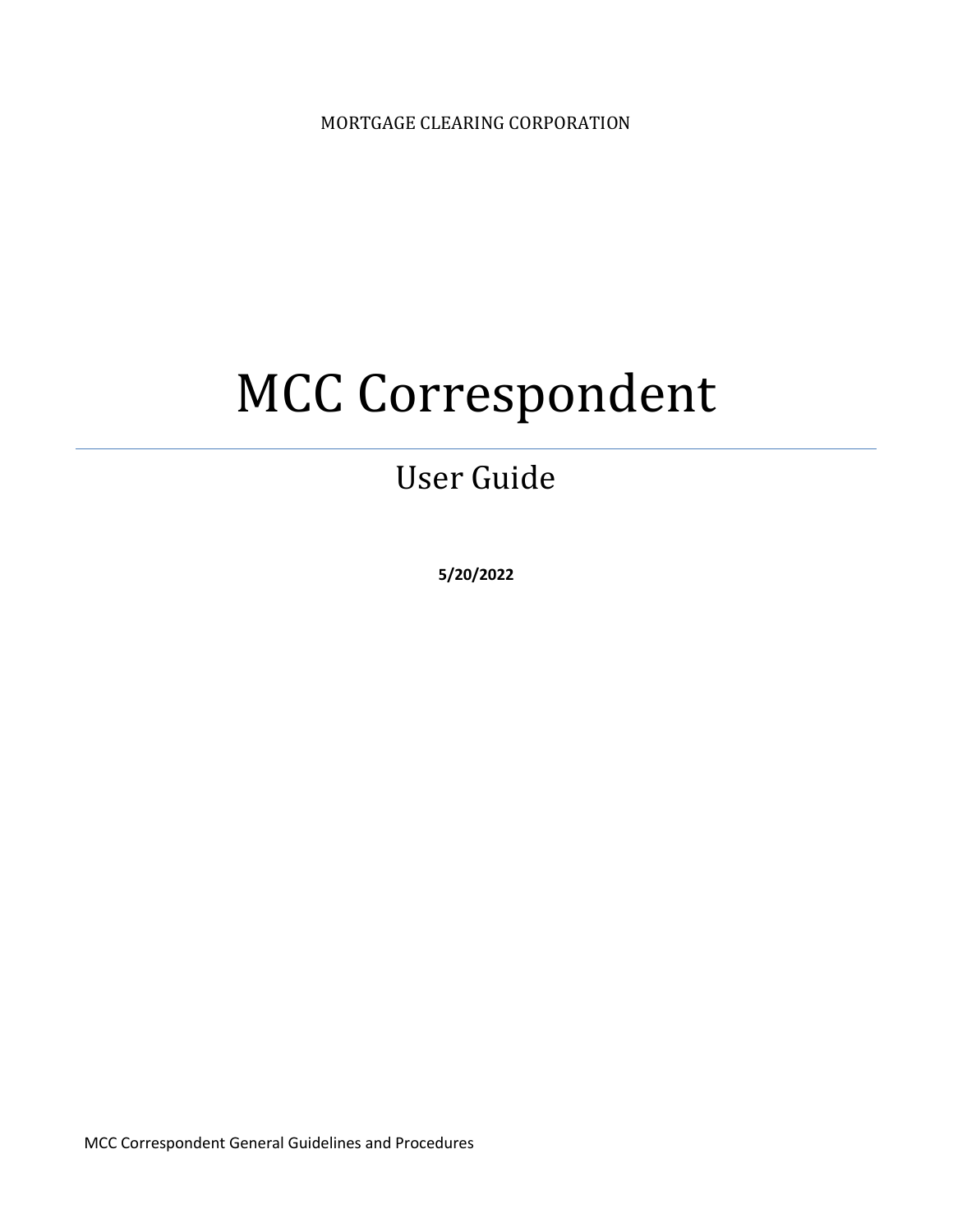#### **Table of Contents**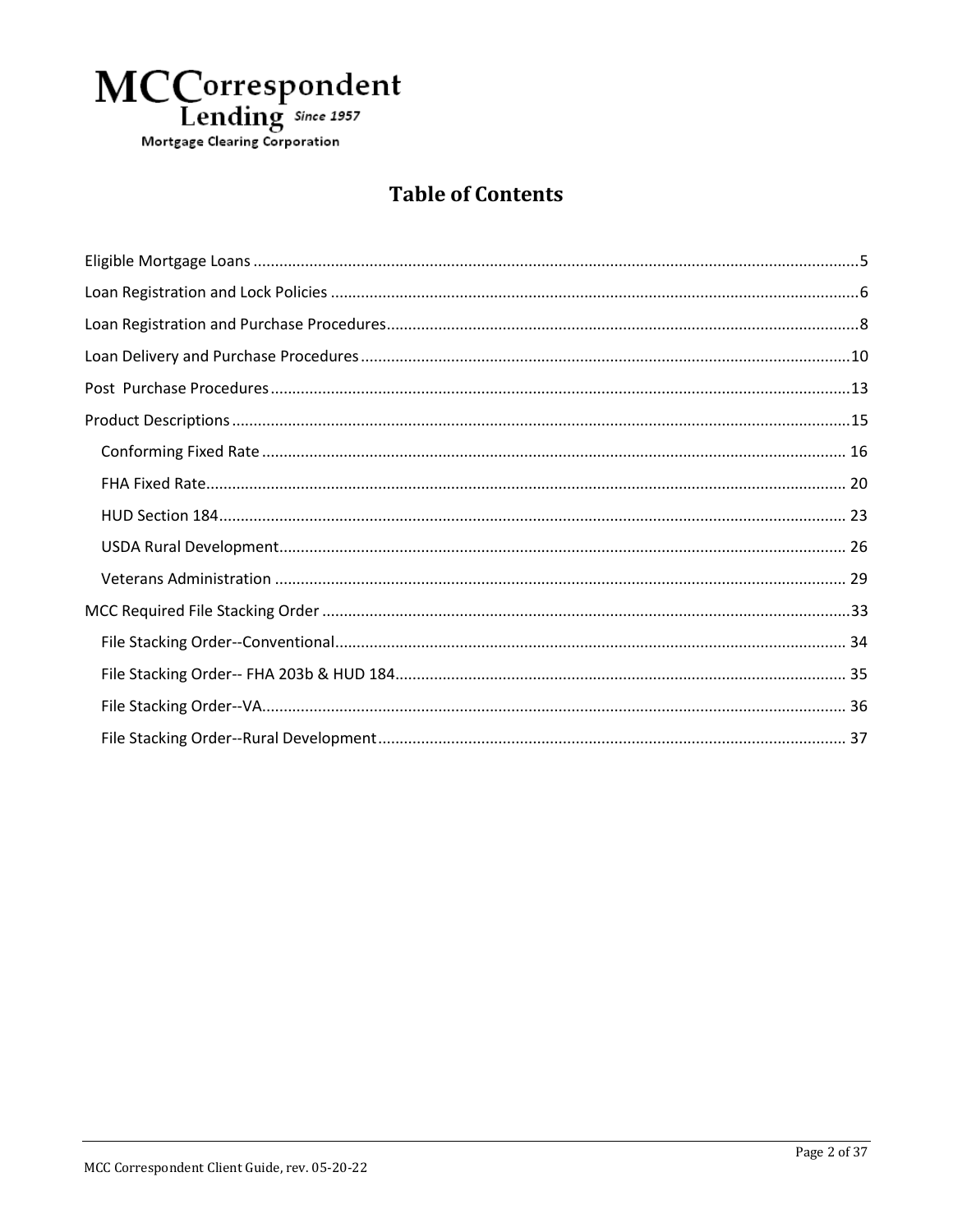### **Doing Business with MCC Correspondent Lending**

| <b>General</b>                                                               | This Guide provides you general information you will need in order to<br>transact business with Mortgage Clearing's Correspondent Division. Please<br>direct questions to the Correspondent Division associates at their direct<br>numbers and addresses shown below. |                                                                                                                                                                                                                        |  |
|------------------------------------------------------------------------------|-----------------------------------------------------------------------------------------------------------------------------------------------------------------------------------------------------------------------------------------------------------------------|------------------------------------------------------------------------------------------------------------------------------------------------------------------------------------------------------------------------|--|
| <b>MCC Business</b><br><b>Hours and</b><br><b>Holiday</b><br><b>Schedule</b> | New Year's Day<br><b>Memorial Day</b><br>Independence Day<br>Labor Day                                                                                                                                                                                                | Correspondent business hours are between 8:30 a.m. and 5:00 p.m. (CT),<br>Monday through Friday. MCC is closed on the following holidays:<br><b>Thanksgiving Day</b><br>The Friday after Thanksgiving<br>Christmas Day |  |
| Correspondent<br><b>Division</b><br><b>Manager</b>                           | Mark W. Franks<br><b>Vice-President</b>                                                                                                                                                                                                                               | 918-749-2274 Ext. 234<br>markfranks@mortgageclearing.com                                                                                                                                                               |  |
| Correspondent<br><b>Operations</b>                                           | <b>Ben Overton</b><br><b>Lead Underwriter</b><br>Barbara Wilson<br><b>Correspondent Liaison</b><br><b>John Nolte</b><br><b>Funding &amp; Acquisition Manager</b>                                                                                                      | 918-749-2274 Ext. 238<br>boverton@mortgageclearing.com<br>918-749-2274 Ext. 230<br>bwilson@mortgageclearing.com<br>918-749-2274 Ext.242<br>jnolte@mortgageclearing.com                                                 |  |
| <b>Lock Desk</b><br><b>And Loan</b><br><b>Registration</b>                   | locks@mortgageclearing.com                                                                                                                                                                                                                                            | $8:30$ a.m. $-6:00$ p.m. CST                                                                                                                                                                                           |  |
| <b>Loan Servicing</b>                                                        | <b>Faith Crenshaw</b><br><b>Servicing Portfolio Manager</b>                                                                                                                                                                                                           | 918-749-2274 Ext. 212<br>faithc@mortgageclearing.com                                                                                                                                                                   |  |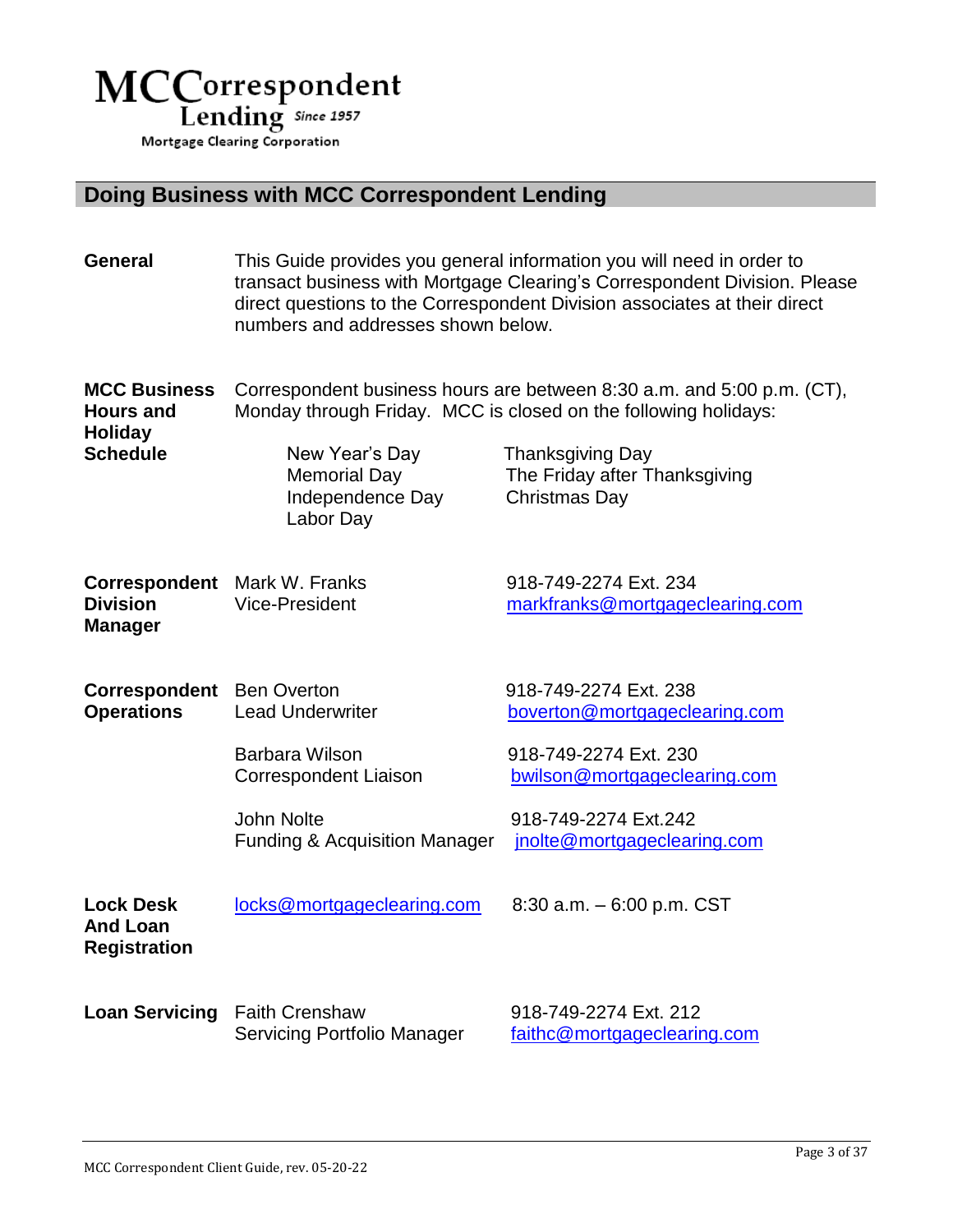**Doing Business with MCC Correspondent Lending**

| <b>Wire Transfer</b>              | Send Wire To:<br><b>Routing Number/ABA:</b><br>For Credit Of:<br><b>Account Number:</b>          | <b>The Bankers Bank</b><br>1030 0361 6<br><b>Triad Bank, National Association</b><br>90304 |
|-----------------------------------|--------------------------------------------------------------------------------------------------|--------------------------------------------------------------------------------------------|
|                                   | For Further Credit:<br><b>Account Number:</b><br>Attention:                                      | <b>Mortgage Clearing Corporation</b><br>100-6940<br><b>Chris Jones</b>                     |
| <b>Mortgagee</b><br><b>Clause</b> | <b>Mortgage Clearing Corporation</b><br><b>ISAOA</b><br>5612 South Lewis Ave.<br>Tulsa, OK 74105 |                                                                                            |
| <b>FHAID</b>                      | 3931809996                                                                                       |                                                                                            |
| <b>VAID</b>                       | 86501100007                                                                                      |                                                                                            |
| <b>USDA ID</b>                    | 12345678910                                                                                      |                                                                                            |
| <b>Fannie Mae</b>                 | 12230-000-5                                                                                      |                                                                                            |
| <b>UCDP</b>                       | Aggregator ID KPF351                                                                             |                                                                                            |
| <b>Mailing</b><br><b>Address</b>  | <b>Mortgage Clearing Corporation</b><br>5612 South Lewis Avenue<br>Tulsa, OK 74105               |                                                                                            |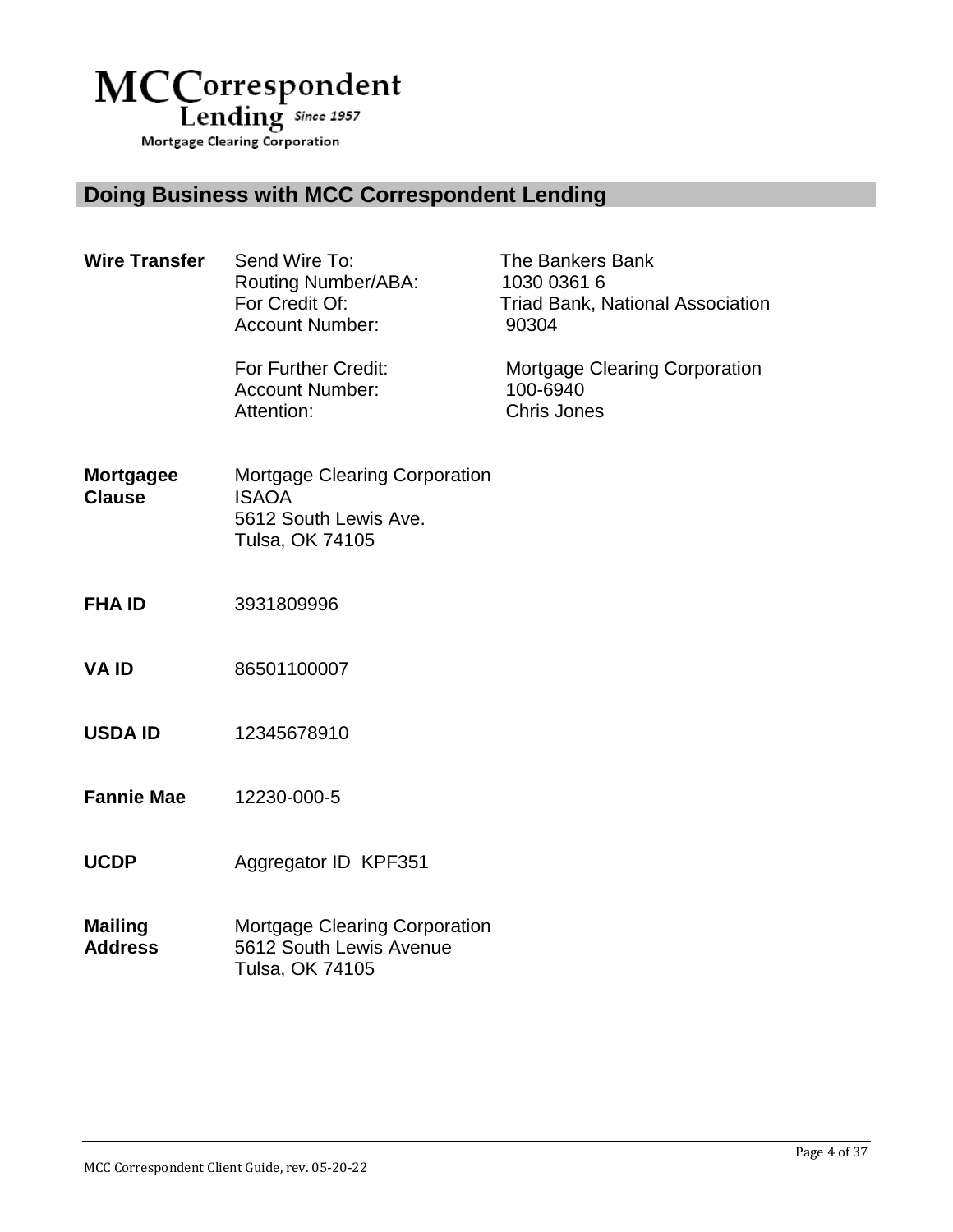### MCCorrespondent Lending Since 1957

Mortgage Clearing Corporation

#### <span id="page-4-0"></span>**Eligible Mortgage Loans**

#### **Eligible Property Status** All loans must be secured by a first lien mortgage on a one-to-two family residential dwelling located in the following states:

- Arizona
- Missouri
- Texas
- Arkansas
- Nevada
- 
- 
- Utah
- Colorado New Mexico
	-
- Kansas Oklahoma
	-

Clients are responsible for adhering to all federal, state, and local laws and/or regulatory lending guidelines and licensing requirements.

| <b>Eligibility</b>  | Property Types Not Eligible: :                                   |                                                                                             |
|---------------------|------------------------------------------------------------------|---------------------------------------------------------------------------------------------|
| <b>Restrictions</b> | <b>Conventional Condos</b>                                       | • non-conforming with Fannie Mae, FHA,<br>VA, HUD 184, & USDA                               |
|                     | Cooperatives                                                     | Properties with appraisal condition and<br>$\bullet$<br>Quality ratings exceeding C4 and Q5 |
|                     | <b>Manufactured Homes</b>                                        | • Collateral Underwriter risk assessment<br>rating of 999 without MCC approval.             |
|                     | 3-4 Unit Properties                                              | Properties that are encumbered with a<br>private transfer fee.                              |
|                     | <b>Unique Properties</b>                                         |                                                                                             |
|                     | Loan Types Not Eligible:                                         |                                                                                             |
|                     | High Cost Loans *Sec.<br>$32*$<br><b>Temporary Interest Rate</b> | • non-conforming with Fannie Mae, FHA,<br>VA, HUD 184, & USDA guidelines                    |
|                     | buy-downs                                                        |                                                                                             |
|                     | Loans with non-MCC<br>approved DPA programs                      |                                                                                             |
|                     | <b>Seasoned Loans:</b>                                           |                                                                                             |
| <b>Borrower</b>     |                                                                  | Loans rejected by or repurchased from another investor                                      |
| <b>Restrictions</b> |                                                                  | non-conforming with Fannie Mae, FHA, VA, HUD 184, & USDA                                    |
|                     | Borrower Types Not Eligible:                                     |                                                                                             |
|                     | <b>Borrowers without Social Security Numbers</b>                 |                                                                                             |
|                     | Non-Permanent Resident Aliens<br>$\bullet$                       |                                                                                             |
|                     | <b>Trusts-Purchase Transactions</b><br>$\bullet$                 |                                                                                             |
|                     |                                                                  |                                                                                             |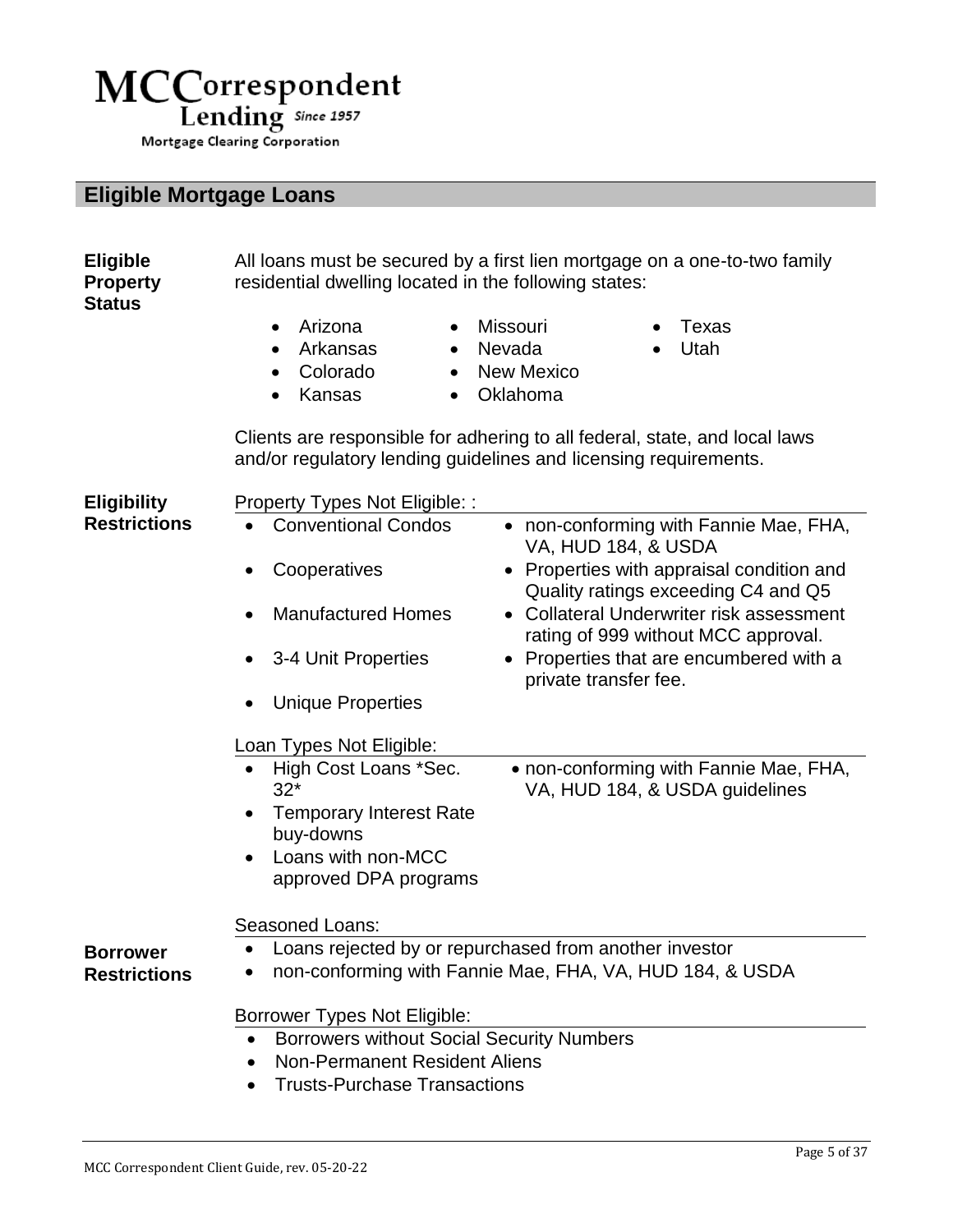### $\mathbf{M}\mathbf{C}\mathbf{C}$ orrespondent Lending Since 1957

Mortgage Clearing Corporation

**and Lock** 

#### <span id="page-5-0"></span>**Loan Registration and Lock Policies**

- **Daily Rates** Rate sheets are published and distributed daily via email at approximately 8:30 Central Time. Rates and prices are valid until 6:00 p.m. Central Time without overnight protection. Rates are subject to change without notice.
- **Registration**  Lock Desk Email address: [locks@mortgageclearing.com](file:///C:/Web%20Docs%20and%20Pics/MCC-Correspondent/locks@mortgageclearing.com)

**Procedures** All loan registrations and/or locks must be completed online at [www.mcc-correspondent.com.](http://www.mcc-correspondent.com/)

> Lock confirmations are validated upon submission. An assigned loan number will be emailed back to the sender.

> All loans must have a registered lock no later than one (1) day prior to delivery.

**Lock Policies** "Best efforts" delivery is expected on all locked loans. If a loan is locked and subsequently closed, it must be delivered to MCC for purchase. Violations will be subject to pair off fees and termination of the correspondent relationship.

Lock periods are available for 15, 30, 45, 60, 75, and 90 day terms.

Lock confirmations are tied to the property address.

Locks with expiration dates that fall on a weekend or federal holiday will expire on the first business day following the stated expiration date.

Loan amount changes by more than 10% of the original principle balance will be subject to the worse of current market or original lock date price applied to the difference between the final loan amount and the loan amount on the original lock.

Loans must be closed, disbursed, and delivered within the lock period to avoid a price adjustment.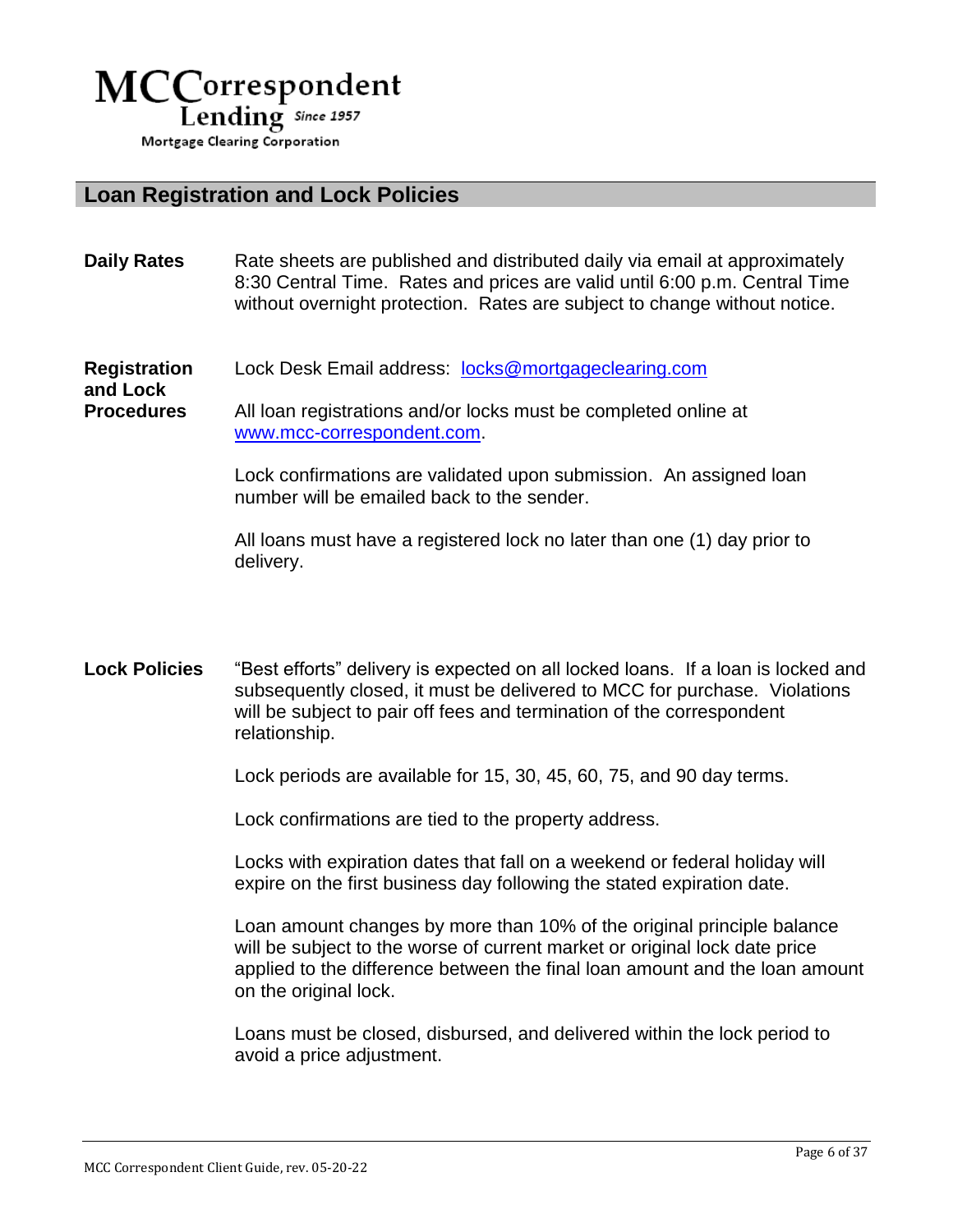#### **Loan Registration and Lock Policies**

**Lock Policies** Lock extensions must be completed prior to expiration. A loan may be extended up to 3 times for a maximum of 30 days after which worst case pricing will apply.

Extension Fees

- $\cdot$  5 day = 12.5 bps
- $\cdot$  10 day = 25.0 bps
- $15$  day = 37.5 bps
- $\cdot$  30 day = 62.5 bps

Re-locks and expired rate locks are reviewed on a case-by-case basis.

Lock renegotiations are evaluated on a case-by-case basis.

Loan fallouts are to be reported to the Lock Desk within 1 business day.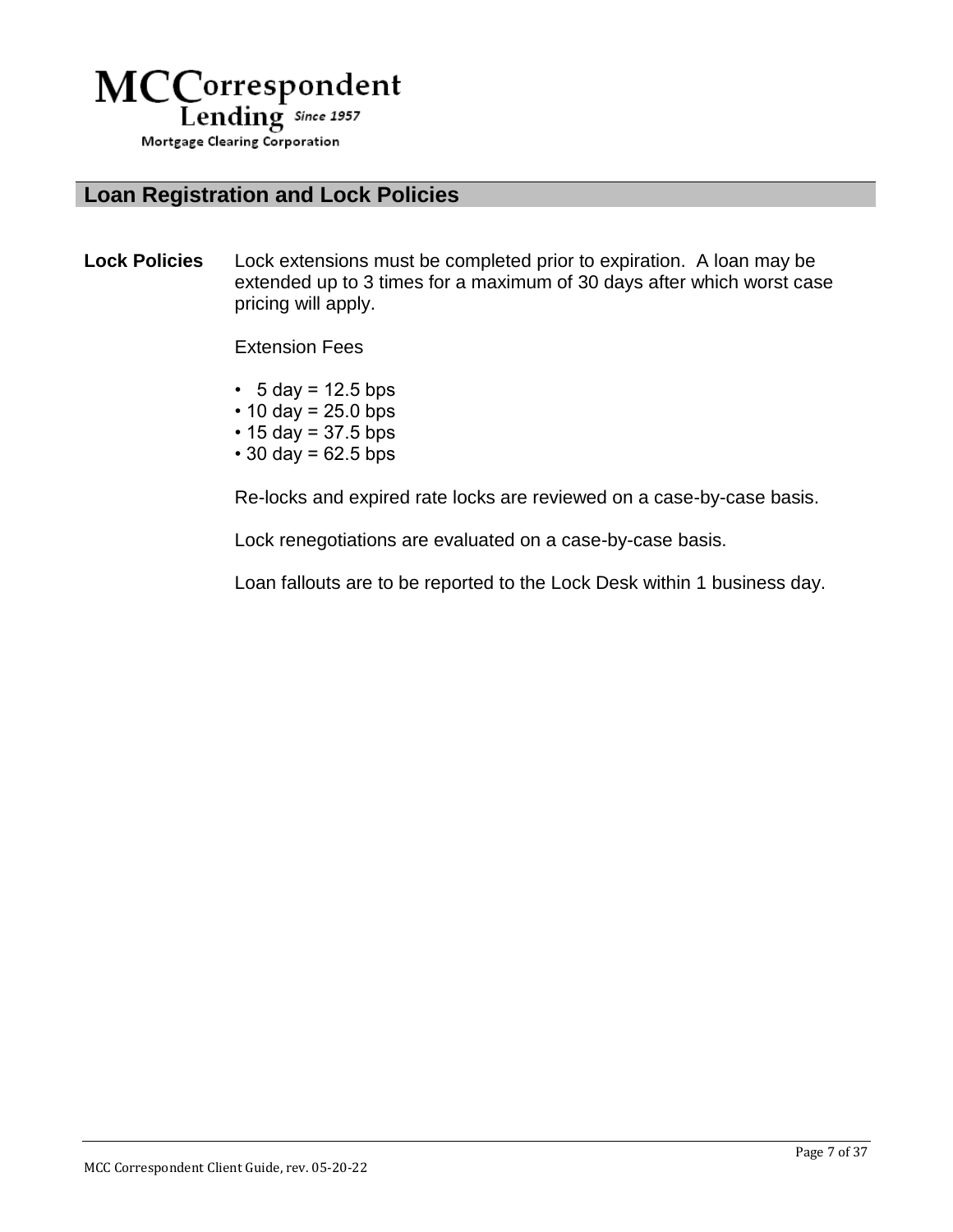### <span id="page-7-0"></span>**Loan Registration and Purchase Procedures**

| <b>General</b>                            | All closed loans are required to be delivered by 3:00 pm CST on or prior to<br>the lock expiration date. Loans not received by the expiration date must be<br>extended or relocked in accordance with the Lock Policies. |
|-------------------------------------------|--------------------------------------------------------------------------------------------------------------------------------------------------------------------------------------------------------------------------|
| <b>Documents</b>                          | All documents must conform to Fannie Mae, Ginnie Mae, FHA, VA, USDA,<br>and ONAP 184, Insurer, Guarantor, Agency, and document custodial<br>requirements, as applicable for the loan product and terms.                  |
|                                           | All documentation obtained in originating, processing, underwriting, and<br>closing the loan must be delivered to Mortgage Clearing Corporation.                                                                         |
|                                           | Borrower names and property addresses must be identical on the Note,<br>Security Instrument, Title Commitment, Flood Certificate, Appraisal, Hazard<br>Insurance Policy, and AUS findings.                               |
|                                           | For amortizing payments Mortgage Clearing Corporation calculates interest<br>using a 30/360 calendar year. Interest per diem is calculated using a 365<br>calendar year.                                                 |
| <b>Interest</b><br><b>Calculation</b>     | Loans closed more than 60 days prior to delivery to Mortgage Clearing<br>Corporation are not eligible for delivery.                                                                                                      |
| Age of Loan                               | Loan packages must be delivered to Mortgage Clearing Corporation's<br>Servicing Center utilizing our File Transfer Protocol or by mail to:                                                                               |
| <b>Delivering</b><br><b>Loan Packages</b> | <b>Mortgage Clearing Corporation</b><br><b>Correspondent Lending</b><br>5612 S. Lewis Ave.<br>Tulsa, OK 74105-7107                                                                                                       |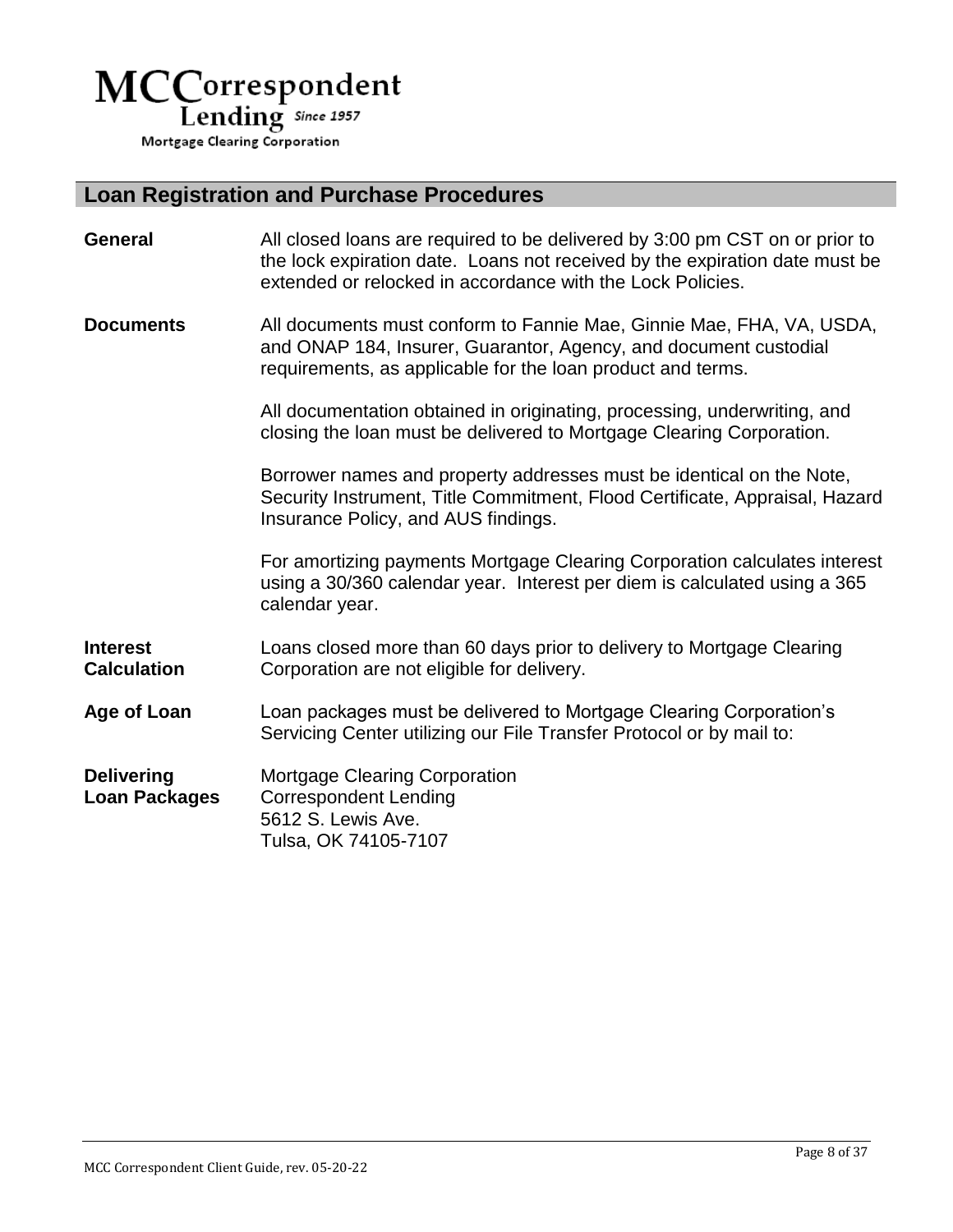### $\mathbf{M}\mathbf{C}\mathbf{C}$ orrespondent Lending Since 1957

Mortgage Clearing Corporation

#### **Loan Registration and Purchase Procedures**

**Document Transfer Engine** MCC Correspondent Lending provides a transport mechanism for your organization to electronically transfer your loan documents (preferably in a PDF format) to our secure Web site using off-the-shelf FTP software. Your documents are transferred to a secure, password protected folder designed specifically for your organization.

> MCC Correspondent Lending will assign a person in your organization with a security **user id** and **password** which automatically points their server or PC to a private and secure transport folder on the MCC Correspondent Lending website. Only your organization and MCC Correspondent Lending can "see" this folder.

> The only requirement is for your organization to arrange the loan file in the MCC Correspondent Lending preferred stacking order before transmission. This enables our purchasing manager to quickly find and verify the contents of the loan file.

> When we receive the mortgage note via overnight mail, we will "accept" the file and transfer it to our on-site digital mortgage server. It is then deleted from our website.

We strongly recommend **FileZilla** which can be easily downloaded to your local PC from:

**https://filezilla-project.org/download.php?type=client**

Documents can be sent 24 hours a day, 7 days a week.

There are several ways to package and send these loan documents. One loan at a time or, several loans at a time. Assigning a loan number and last name as the file name is the preferred nomenclature.

MCC Correspondent Lending will provide more detailed information including the **secure** user id and password when you are ready to proceed.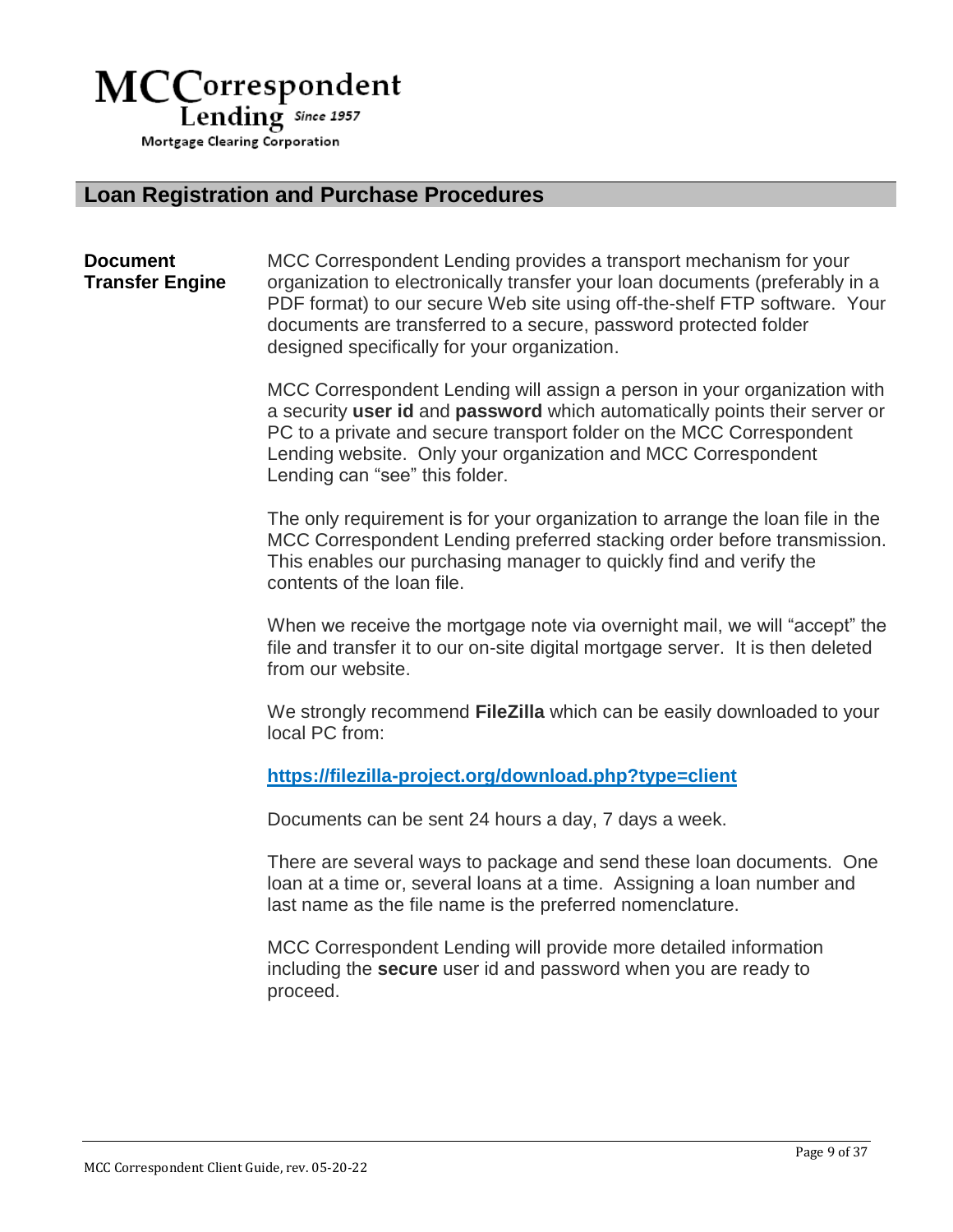### <span id="page-9-0"></span>**Loan Delivery and Purchase Procedures**

| <b>On-Time Delivery</b>                                                         | Loans must be closed, dispersed, and delivered within the lock period to<br>avoid a price adjustment.                                                                                                                                                                                                                                                                                                                               |  |
|---------------------------------------------------------------------------------|-------------------------------------------------------------------------------------------------------------------------------------------------------------------------------------------------------------------------------------------------------------------------------------------------------------------------------------------------------------------------------------------------------------------------------------|--|
| <b>Late Delivery</b>                                                            | A loan delivered after the lock expiration is considered a late delivery. Late<br>delivery loans will be re-priced to the "worse of" extended original price or<br>current market price.                                                                                                                                                                                                                                            |  |
| <b>Purchase</b><br><b>Evaluation</b><br><b>Process</b>                          | MCC will perform a thorough review of every closed loan file prior to<br>purchase to ensure quality and marketability. Every file will be reviewed for,<br>but not limited to, the following:<br><b>Underwriting &amp; Program Guidelines</b><br>$\bullet$<br>Required Credit & Compliance documentation<br>$\bullet$<br><b>Collateral/Property</b><br>Required Closing documents & forms<br>$\bullet$                              |  |
| <b>Suspended Loans</b>                                                          | <b>Secondary Marketing requirements</b><br>$\bullet$<br>MCC will notify via e-mail if any documentation is missing or needs<br>correction. The Correspondent shall have five (5) business days, including<br>the date of notification, to correct deficiencies for any loan that had "on-<br>time" delivery as noted above. (Note: To avoid extension fees, MCC must<br>purchase the loan on or before the fifth 5th business day.) |  |
| Fees to be<br><b>Net-Funded</b>                                                 | Fees and escrow impounds shall be deducted from each wire upon<br>purchase of the loan.                                                                                                                                                                                                                                                                                                                                             |  |
| Wiring<br><b>Instructions</b>                                                   | As noted on the Closed Loan Checklist, please include a copy of the wiring<br>instructions with each file to expedite funding.                                                                                                                                                                                                                                                                                                      |  |
| <b>Purchase/Funding</b><br><b>Certificate</b><br>(Funding Break-<br>Down Sheet) | MCC will provide a funding schedule via fax or e-mail for each loan on the<br>date of purchase. The summary will itemize the principal balance, purchase<br>price, fees, interest, etc.                                                                                                                                                                                                                                             |  |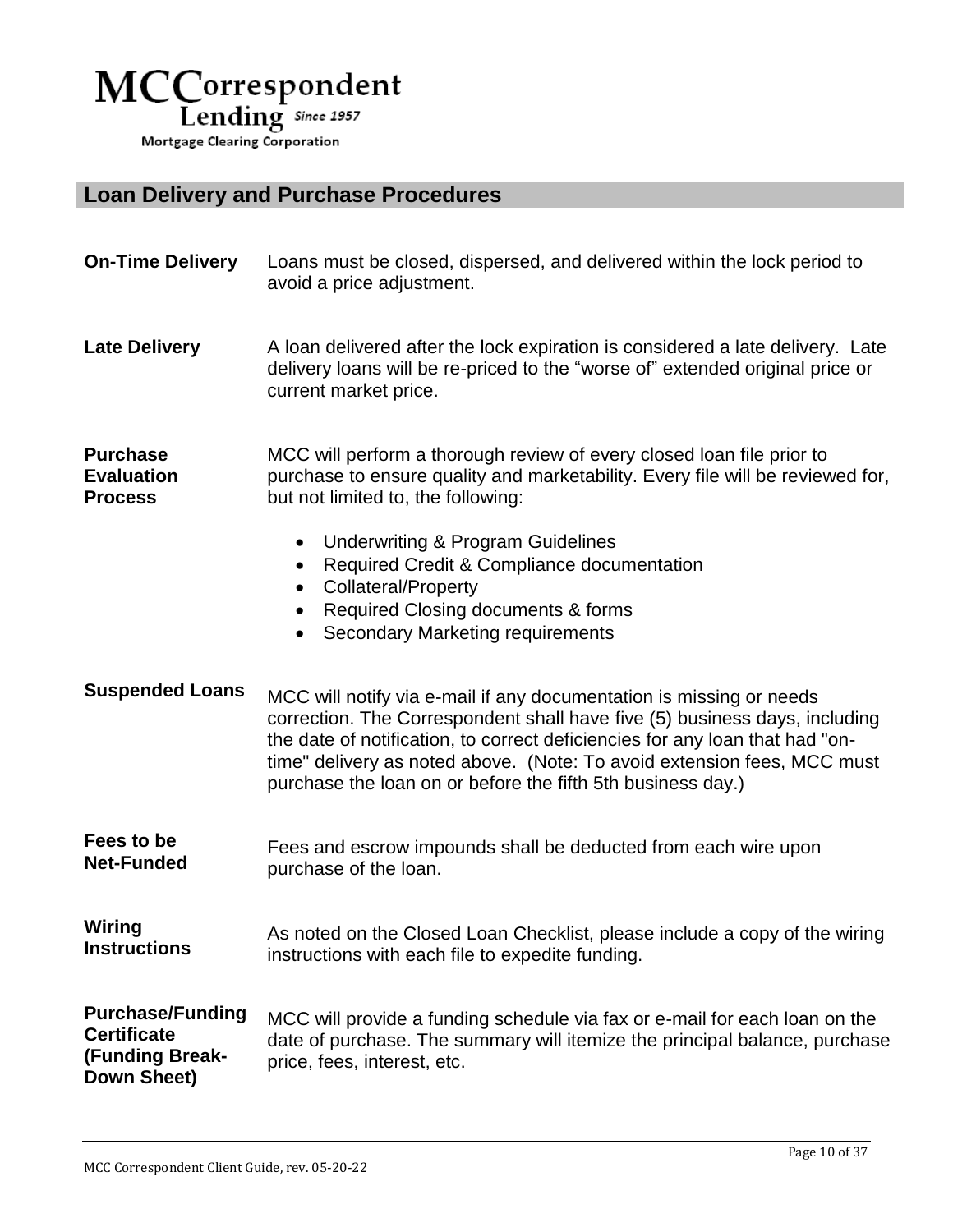### **Loan Delivery and Purchase Procedures**

| <b>Seasoning/Amortizing</b><br>the Principal Loan<br><b>Balance</b>   | Loans with less than 15 days between MCC's purchase/funding date<br>and the borrowers "first" and/or "next" payment due date will require<br>MCC to "season" (reduce) the loan balance prior to purchase based on<br>Correspondents payment letter including escrow funds. If additional<br>principal or escrow impounds are received the Correspondent must<br>forward them immediately. (Note: MCC will require a pay history on all<br>loans that have had a payment made by the borrower to the<br>Correspondent). |
|-----------------------------------------------------------------------|------------------------------------------------------------------------------------------------------------------------------------------------------------------------------------------------------------------------------------------------------------------------------------------------------------------------------------------------------------------------------------------------------------------------------------------------------------------------------------------------------------------------|
| <b>Flood Insurance</b><br><b>Certificates and Flood</b><br>Insurance: | Flood Certifications - MCC requires a FEMA Standard Flood Zone<br>Determination Certificate with Life of Loan Monitoring on all mortgage<br>loans.                                                                                                                                                                                                                                                                                                                                                                     |
|                                                                       | Flood Insurance - Flood insurance is required if the certification<br>indicates that the property is located within a flood zone. The minimum<br>coverage required would be equal to the loan amount or the maximum<br>insurance available under the National Flood Insurance Program<br>whichever is less. The maximum deductible is the higher of \$1,000 or<br>1% of the face value of the policy on all loans submitted.                                                                                           |
| <b>Note Endorsement</b>                                               | The Note must have a complete endorsement chain ending with<br>Mortgage Clearing Corporation.                                                                                                                                                                                                                                                                                                                                                                                                                          |
|                                                                       | The Correspondent name on the front of the Note and in the<br>endorsement language must match exactly.                                                                                                                                                                                                                                                                                                                                                                                                                 |
|                                                                       | Only officers authorized on the most recent Corporate Resolution may<br>execute the endorsement.                                                                                                                                                                                                                                                                                                                                                                                                                       |
|                                                                       | The endorsements to the Note should indicate the following:                                                                                                                                                                                                                                                                                                                                                                                                                                                            |
|                                                                       | Pay to the order of Mortgage Clearing Corporation without recourse<br>(Lender printed name)<br>By: (Signature of Authorized Officer)<br>Name: (Printed)<br>Title: (Printed)                                                                                                                                                                                                                                                                                                                                            |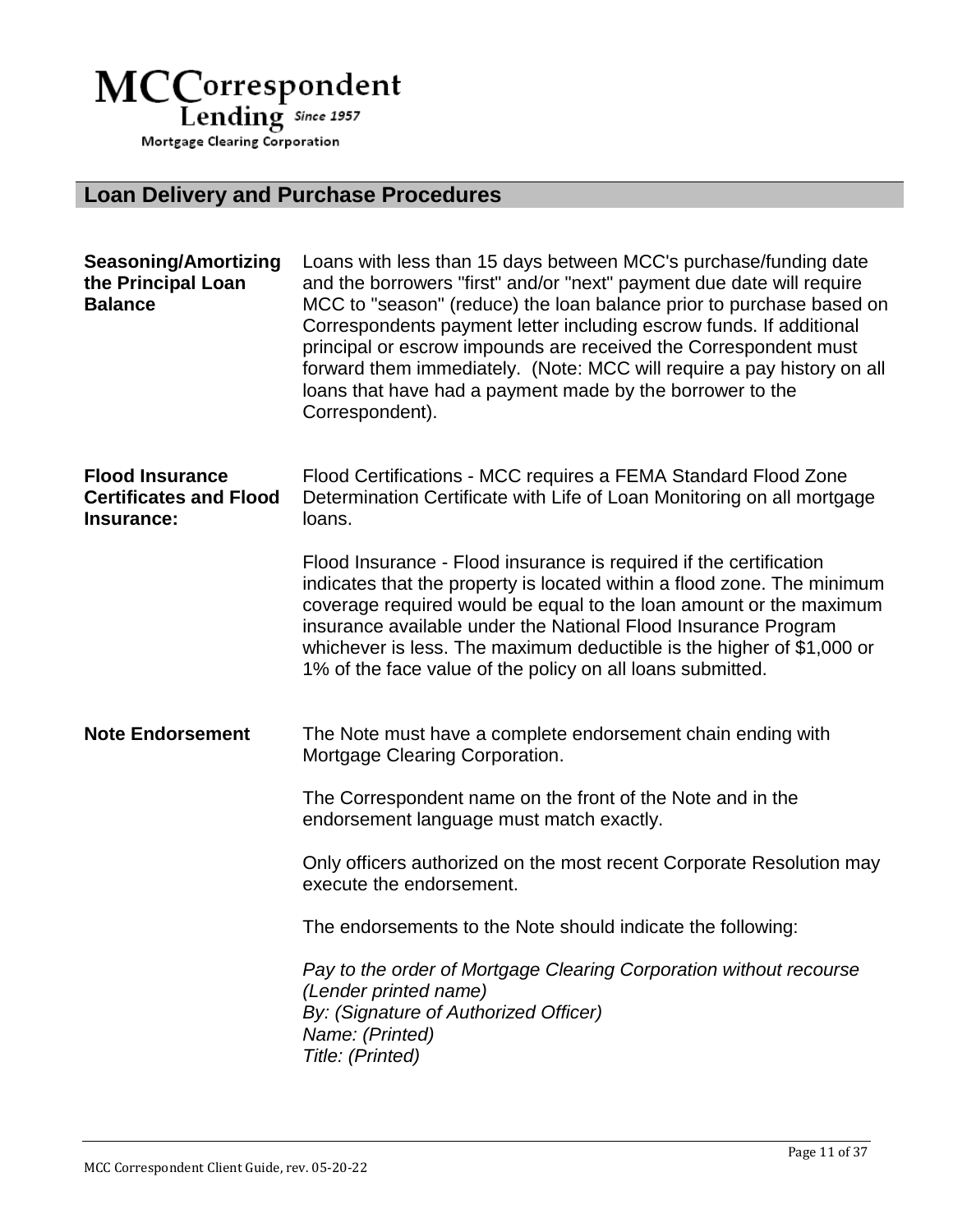### **Loan Delivery and Purchase Procedures**

| <b>Alonge to the Note</b>                        | The Alonge must indicate the following information and be fully<br>executed by an authorized agent:<br>(a) Borrower(s) Name<br>(b) Subject Property Address<br>(c) MCC Assigned Loan Number<br>(d) Note Date<br>(e) Loan Amount<br>(f) Investor $#$ (if applicable)                                                                                                                                                                                                                                                                                        |
|--------------------------------------------------|------------------------------------------------------------------------------------------------------------------------------------------------------------------------------------------------------------------------------------------------------------------------------------------------------------------------------------------------------------------------------------------------------------------------------------------------------------------------------------------------------------------------------------------------------------|
| <b>Interest Credit</b><br><b>Closing</b>         | MCC will purchase loans utilizing interest credits when the loan<br>disbursed between the 1 <sup>st</sup> and the 15th of the month subject to loan<br>program restrictions.                                                                                                                                                                                                                                                                                                                                                                               |
| <b>Escrow Impounds</b>                           | MCC requires a 2-month cushion for escrow impounds on all loans.                                                                                                                                                                                                                                                                                                                                                                                                                                                                                           |
| <b>Escrow Waiver</b>                             | A minimum FICO Indicator Score of 680 is required for an<br><b>Escrow Waiver.</b>                                                                                                                                                                                                                                                                                                                                                                                                                                                                          |
| <b>Escrow Waiver Letter</b>                      | If the loan does not have escrows collected on the HUD-1, an Escrow<br>Waiver Letter should be in the file and contain the following borrower<br>acknowledgements:<br>Borrower(s) are responsible to pay the taxes/insurance on the<br>subject property.<br>• Borrower(s) will provide MCC with proof of payment annually.<br>Borrower(s) are aware that if they fail to pay the taxes/insurance,<br>$\bullet$<br>MCC has the right to revoke the Escrow Waiver and force place<br>insurance, and pay the taxes and charge the borrower(s)<br>accordingly. |
| <b>Insurance</b><br><b>Mortgagee Clause</b>      | Mortgage Clearing Corporation, its successors and/or assigns,<br>5612 South Lewis, Tulsa, OK 74105.                                                                                                                                                                                                                                                                                                                                                                                                                                                        |
| <b>Mortgage Insurance</b><br><b>Requirements</b> | Standard MI insurance is required. MCC will permit the minimum<br>required MI percentage of coverage allowable per the DU Findings.<br>Reduced MI is not accepted.                                                                                                                                                                                                                                                                                                                                                                                         |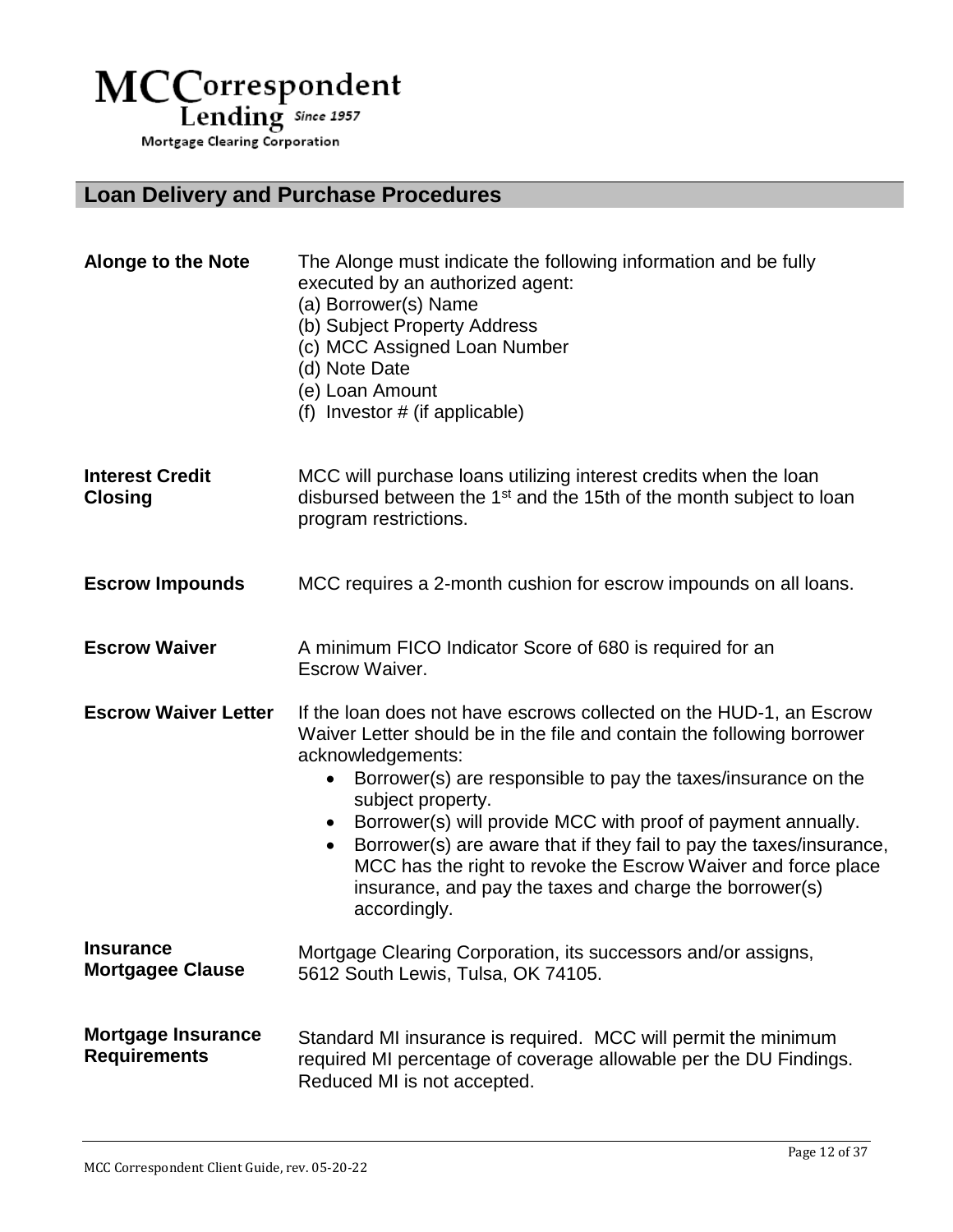### <span id="page-12-0"></span>**Post Purchase Procedures**

| <b>General</b>                                                                              | The following steps are required to ensure a seamless transfer of<br>servicing responsibilities.                                                                                                                                                                                                                                                                                    |
|---------------------------------------------------------------------------------------------|-------------------------------------------------------------------------------------------------------------------------------------------------------------------------------------------------------------------------------------------------------------------------------------------------------------------------------------------------------------------------------------|
| <b>Goodbye Letter to</b><br><b>Borrower</b>                                                 | Correspondents are required to notify the borrower(s) upon transfer of<br>servicing. A copy of the "Goodbye Letter" shall be provided in the loan<br>submission file to MCC. (Note: This letter should not be provided to the<br>Borrowers at closing OR sent out prior to MCC's purchase of the loan<br>file).                                                                     |
| <b>Transfer of Servicing</b><br><b>Letter</b>                                               | The Correspondent is responsible for preparing a notification of loan<br>sale and/or change of servicer form, which must be sent to all applicable<br>parties. (Note: These letters are required to be sent to all applicable<br>parties, only AFTER the loan has been purchased by MCC. Please<br>indicate MCC's servicing address and phone #, etc. on all out-going<br>letters). |
| <b>FHA Servicer/Holder</b><br><b>Transfer</b>                                               | Servicer/Holder transfer must be processed within 30 days of purchase<br>via The FHA Connection.                                                                                                                                                                                                                                                                                    |
| <b>Escrow Payments</b><br>and Disbursements to<br>MI Co., Tax Offices,<br>and Insurance Co. | Monthly Mortgage Insurance Premiums. If the Borrowers monthly MI<br>premium is due prior to MCC's purchase of the loan, the Correspondent<br>will be responsible for forwarding all monthly MI disbursements to the MI<br>Company in order to keep the MI policy active and the Borrower<br>payments up to date and current.                                                        |
|                                                                                             | Tax Payments due at closing or prior to MCC's purchase. The<br>Correspondent will be responsible for collecting and disbursing all<br>subsequent tax payments due at closing or due 45 days after closing.<br>Taxes are to be paid on the "due" date NOT the delinguency date.                                                                                                      |
|                                                                                             | Hazard Insurance Payments. On a purchase transaction, the<br>Correspondent is responsible for ensuring that the annual hazard<br>insurance policy premium is paid in full at closing. On a refinance<br>transaction the Correspondent will be responsible for the next "annual"<br>payment due if the current policy expires 30 days after closing.                                 |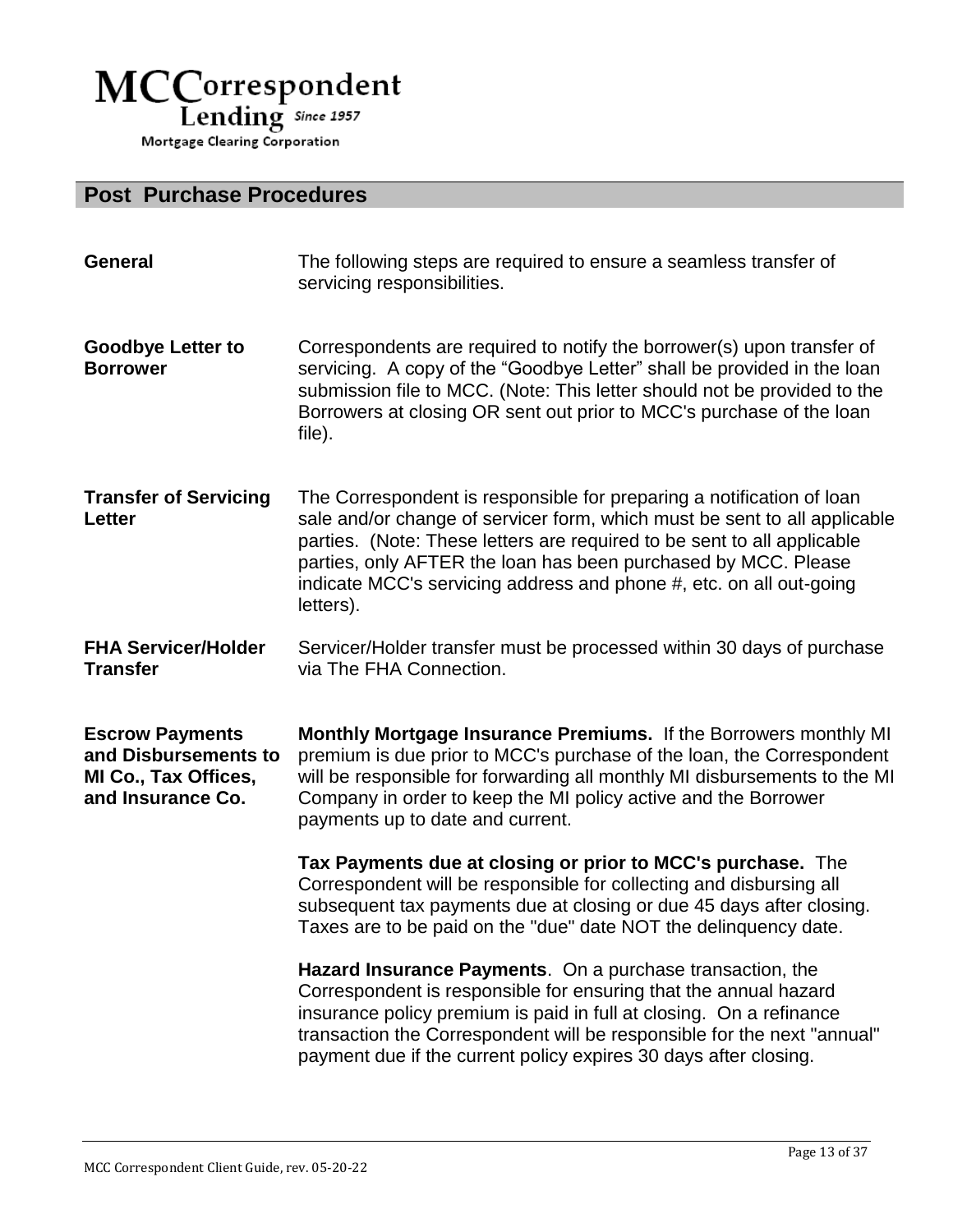### **Post Purchase Procedures**

| <b>Final Documents</b>                       | Final documents (recorded Mortgage/Deed of Trust, recorded<br>Assignment, MICs, LGCs, Final Title, etc.) should be forwarded to MCC.<br>Final documents must be received within 60 days of purchase.                                                                                                                                                                                                                                                                                    |
|----------------------------------------------|-----------------------------------------------------------------------------------------------------------------------------------------------------------------------------------------------------------------------------------------------------------------------------------------------------------------------------------------------------------------------------------------------------------------------------------------------------------------------------------------|
| <b>Payment Processing</b>                    | After MCC's purchase of the loan, Borrowers should send monthly<br>payments to the following address:                                                                                                                                                                                                                                                                                                                                                                                   |
|                                              | <b>Mortgage Clearing Corporation</b><br>P.O. Box 702100<br><b>Tulsa, OK 74170</b>                                                                                                                                                                                                                                                                                                                                                                                                       |
| <b>Year End Interest</b><br><b>Reporting</b> | MCC will report, to the IRS, interest paid by the borrower starting with<br>the "first" payment received by MCC after the purchase of the loan. The<br>Correspondent is responsible for reporting to the IRS any discount<br>points and interest paid by the borrower to them, in full. (Note: Interest<br>may include, any interest paid by the borrower where a Correspondent<br>may have had to collect one or more Mortgage payments from the<br>borrower prior to MCC's purchase). |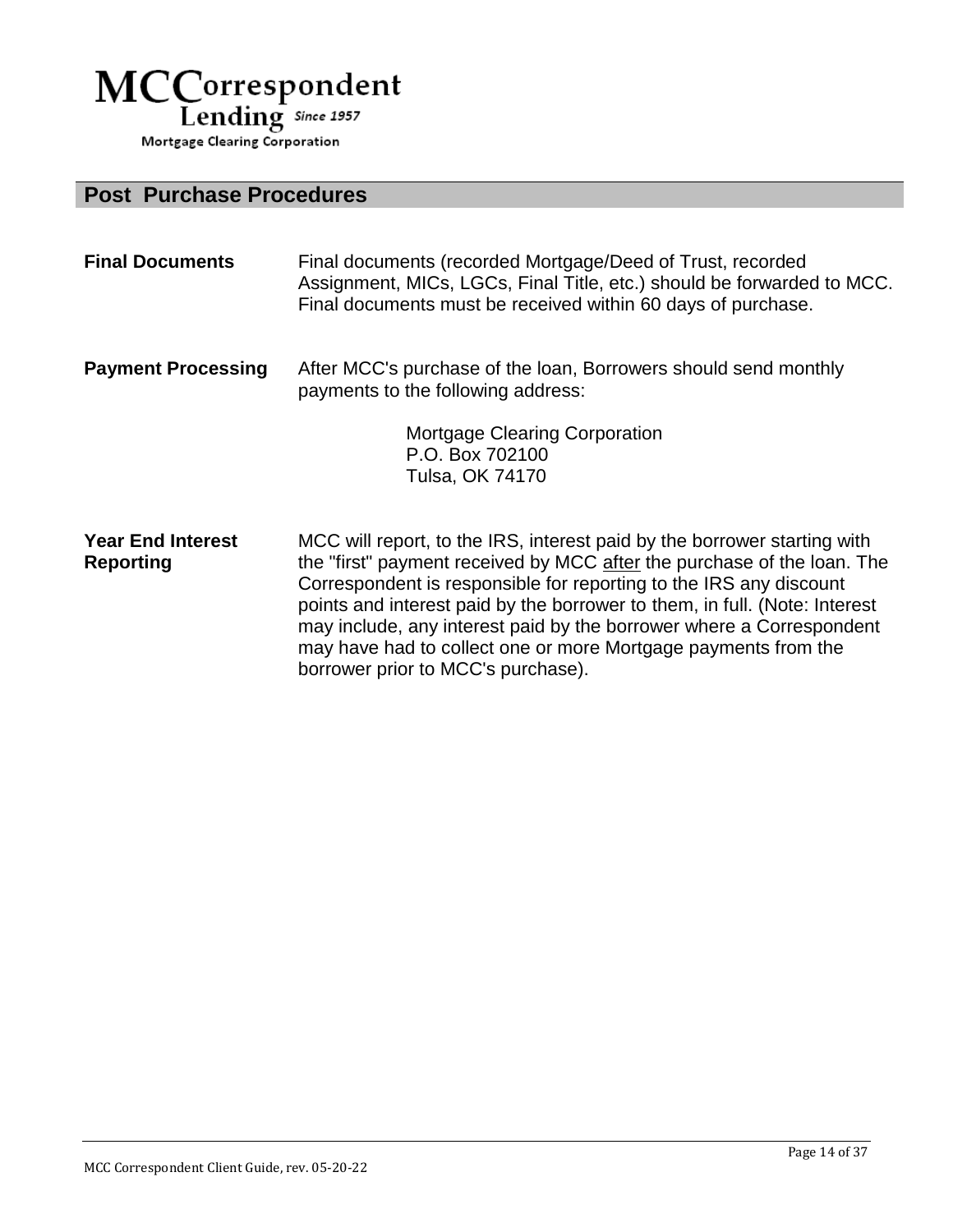### MCCorrespondent Lending Since 1957

Mortgage Clearing Corporation

#### <span id="page-14-0"></span>**Product Descriptions**

**Conventional Products**  Fannie Mae Fixed Rate

**FHA Products**  FHA Fixed Rate

**HUD Products**  Section 184 Fixed Rate

**USDA Products**  USDA Rural Development Fixed Rate

**VA Products**  VA Fixed Rate

*Please note:* 

*To access any website link supplied in the sections below, please copy and paste the complete address into your browser.*

\_\_\_\_\_\_\_\_\_\_\_\_\_\_\_\_\_\_\_\_\_\_\_\_\_\_\_\_\_\_\_\_\_\_\_\_\_\_\_\_\_\_\_\_\_\_\_\_\_\_

\_\_\_\_\_\_\_\_\_\_\_\_\_\_\_\_\_\_\_\_\_\_\_\_\_\_\_\_\_\_\_\_\_\_\_\_\_\_\_\_\_\_\_\_\_\_\_\_\_\_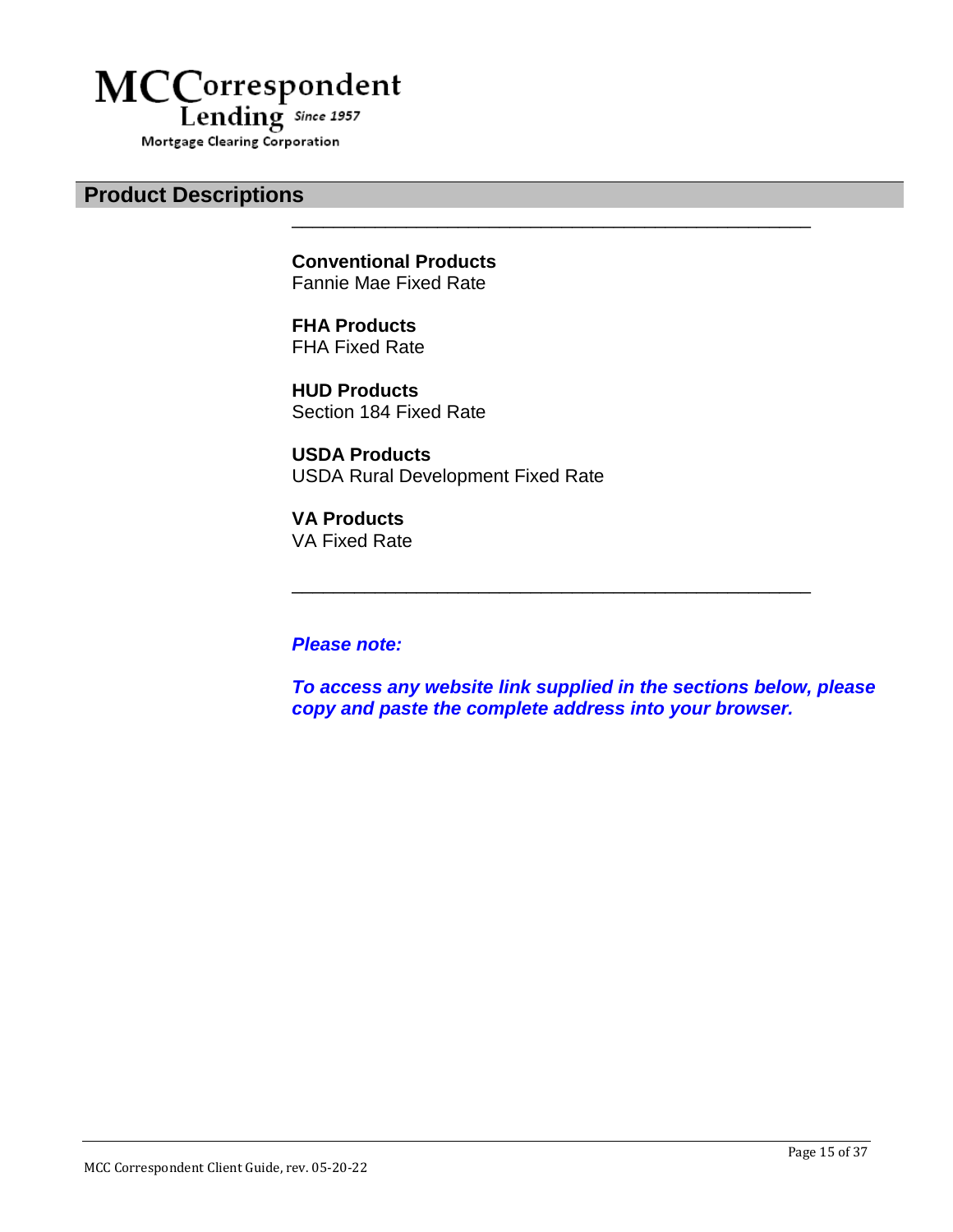<span id="page-15-0"></span>

| <b>FANNIE MAE FIXED RATE</b>                               |                                                                                                                                                                                                                                               |  |
|------------------------------------------------------------|-----------------------------------------------------------------------------------------------------------------------------------------------------------------------------------------------------------------------------------------------|--|
| <b>DESCRIPTION</b><br><b>ELIGIBLE STATES</b>               | First lien, fully amortizing, Fannie Mae Fixed Rate 30, 25, 20, 15<br>п<br>or 10 year term<br>Product codes: C30, C25, C20, C15, C10<br>٠                                                                                                     |  |
|                                                            | Arizona, Arkansas, Colorado, Kansas, Missouri,<br>п<br>Nevada, Oklahoma, Texas, Utah                                                                                                                                                          |  |
| <b>MAXIMUM</b><br><b>LTV/CLTV/HCLTV</b>                    | <b>Follow Fannie Mae Eligibility Matrix</b><br>٠<br>https://www.fanniemae.com/content/eligibility_information/eligibilit<br>y-matrix.pdf                                                                                                      |  |
| <b>MINIMUM LOAN</b><br><b>AMOUNT</b>                       | \$50,000.<br>٠                                                                                                                                                                                                                                |  |
| <b>MAXIMUM LOAN</b><br><b>AMOUNT</b>                       | 1-2 Unit - \$647,200<br>ш                                                                                                                                                                                                                     |  |
|                                                            | High balance loans: Eligible areas in Colorado and Utah only:<br>٠<br>https://www.fanniemae.com/singlefamily/loan-limits                                                                                                                      |  |
| <b>AGE OF LOAN /</b><br><b>PRIOR REJECTS</b>               | Loans must have been closed no more than 60 days prior to<br>٠<br>delivery.<br>Loans previously rejected by or repurchased from MCC are<br>п<br>ineligible.<br>Loans rejected by or repurchased from another investor are<br>ш<br>ineligible. |  |
| <b>ASSUMPTIONS</b>                                         | Not allowed<br>٠                                                                                                                                                                                                                              |  |
| <b>BOND PROGRAMS</b>                                       | Not allowed<br>٠                                                                                                                                                                                                                              |  |
| <b>BUYDOWNS</b>                                            | Not allowed                                                                                                                                                                                                                                   |  |
| <b>COMMUNITY</b><br><b>SECONDS</b>                         | <b>Not Allowed</b><br>٠                                                                                                                                                                                                                       |  |
| <b>PURCHASE</b><br><b>TRANSACTIONS TO</b><br><b>TRUSTS</b> | <b>Not Allowed</b><br>٠                                                                                                                                                                                                                       |  |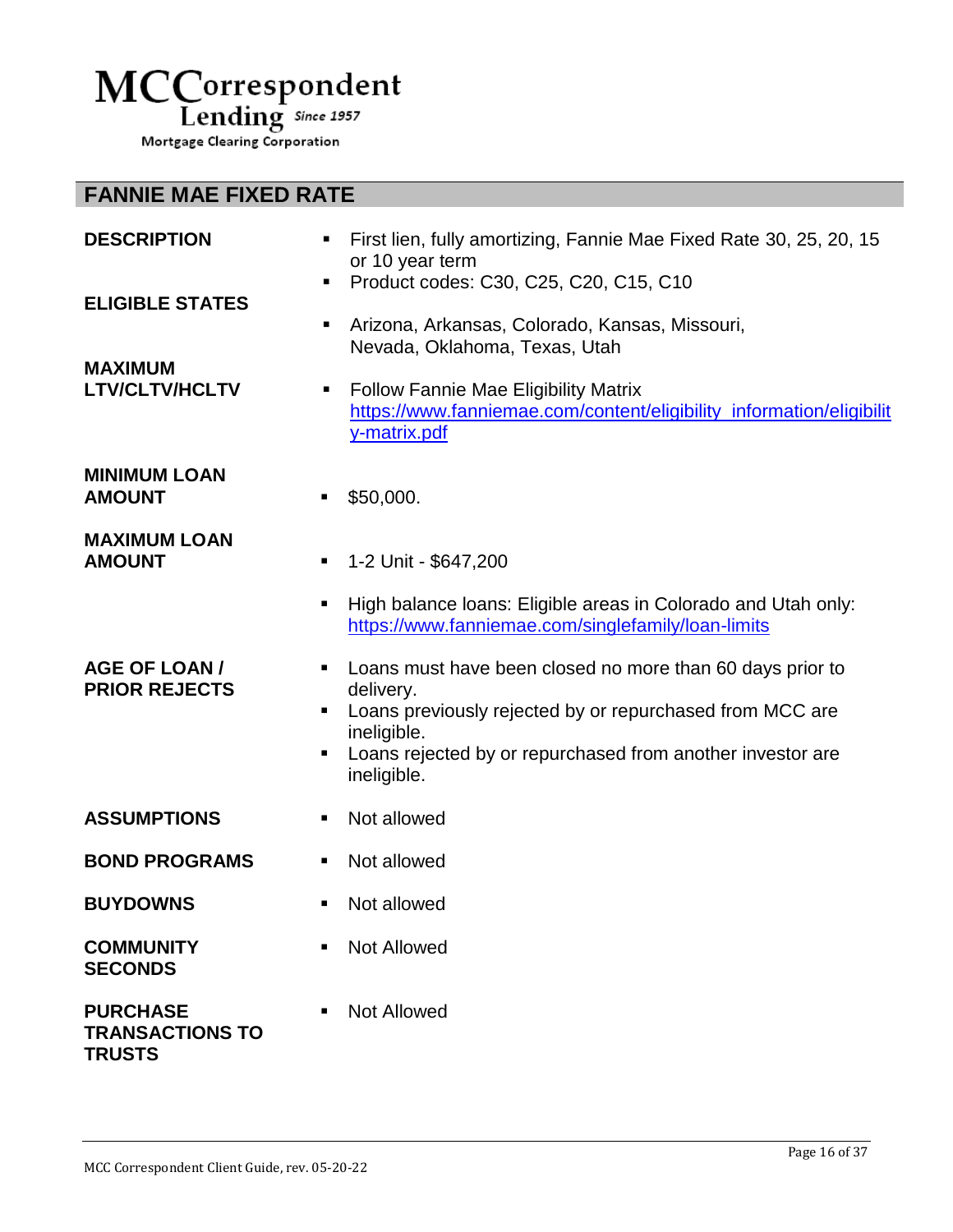

### **FANNIE MAE FIXED RATE**

| <b>CREDIT SCORE</b>                                  | п                     | Lenders must request credit scores for each borrower from each<br>of the three credit repositories with a three in-file merged credit<br>report.                                                                                                                                                                |
|------------------------------------------------------|-----------------------|-----------------------------------------------------------------------------------------------------------------------------------------------------------------------------------------------------------------------------------------------------------------------------------------------------------------|
|                                                      | п.                    | See LLPA matrix on rate sheet for FICO minimums.                                                                                                                                                                                                                                                                |
|                                                      | п                     | Borrowers with no score Non-traditional credit are allowed subject<br>to Fannie Mae guidelines with AUS approval.                                                                                                                                                                                               |
| <b>DEBT TO INCOME</b><br><b>RATIO</b>                | п<br>п.               | Max 50.00% with 700 + FICO<br>Max 45.00% with < 700 FICO                                                                                                                                                                                                                                                        |
| <b>UNIFORM</b><br><b>APPRAISAL</b><br><b>DATASET</b> | п<br>ш                | Minimum Condition Rating accepted-C4<br>Minimum Quality Rating accepted-Q5                                                                                                                                                                                                                                      |
| <b>ESCROW</b><br><b>HOLDBACKS</b>                    | ш                     | Escrow Holdbacks must be completed prior to loan purchase, as<br>evidenced by satisfactory final inspection                                                                                                                                                                                                     |
| <b>ESCROW WAIVERS</b>                                | ٠<br>٠<br>Е           | Not allowed on LTV's greater than 80%.<br>A minimum FICO Indicator Score of 680 required.<br>If the subject property is located in a special flood hazard zone<br>requiring flood insurance, escrow of the flood insurance premium<br>is required.<br>An escrow waiver fee is applicable for any escrow waiver. |
| <b>INELIGIBLE</b><br><b>PROPERTY TYPE</b>            | ٠<br>٠<br>٠<br>٠<br>٠ | <b>Tribal Land</b><br>Leasehold<br>Cooperatives<br>Condominiums<br>Manufactured Housing & Mobile Homes<br>Unique properties<br>Properties that are encumbered with a private transfer fee.                                                                                                                      |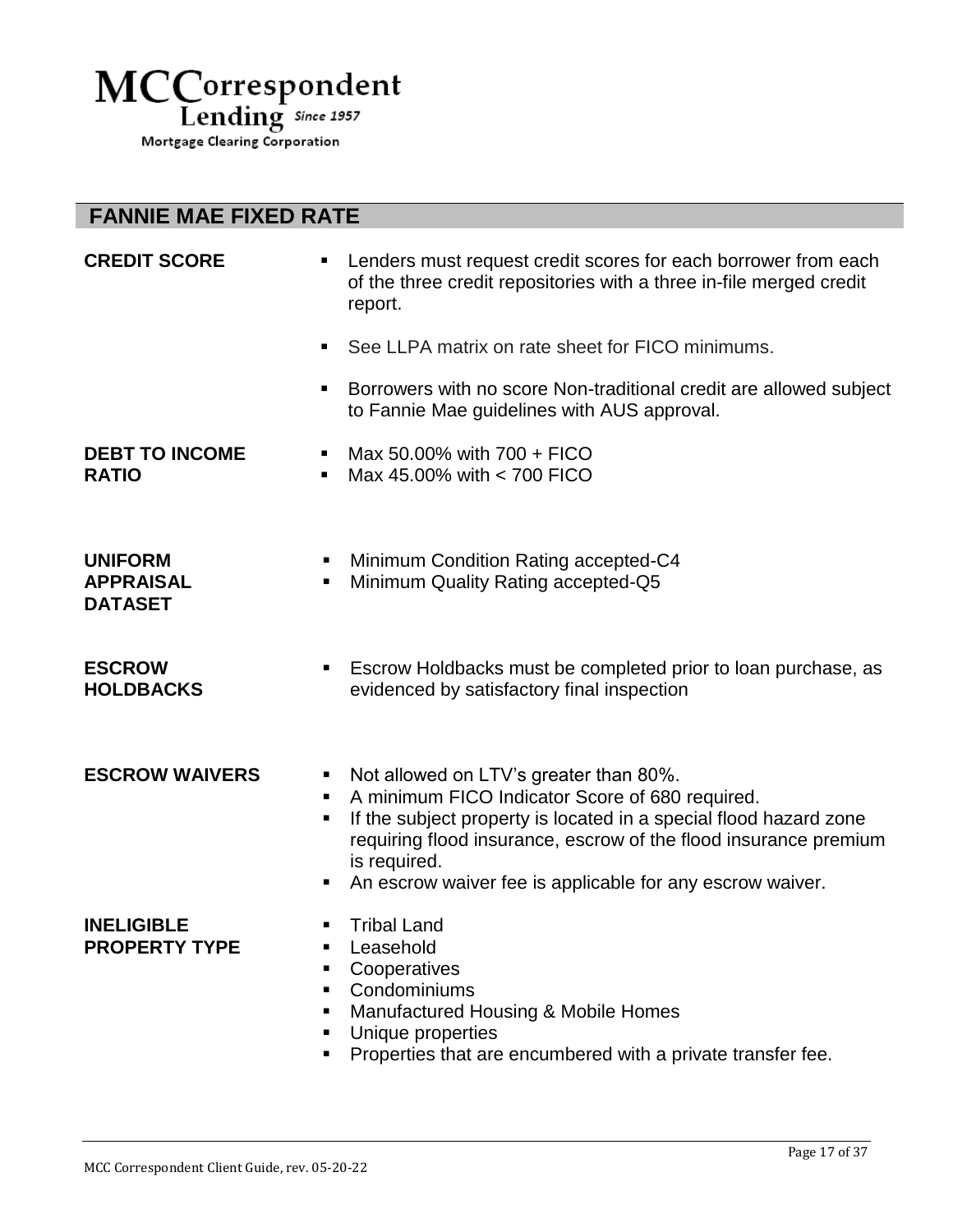### **FANNIE MAE FIXED RATE**

| <b>INTEREST CREDIT</b><br><b>AT CLOSING</b><br><b>NATURAL DISASTER</b><br>п<br><b>POLICY</b><br>$\blacksquare$ | Cannot exceed 7 calendar days and must be used to reduce<br>π.<br>closing costs. Cannot result in cash back to the borrower at<br>closing.<br>Correspondent represents and warrants the existence and<br>condition of the subject property at time of purchase.<br>A Property Condition Certification is required for appraisals<br>completed within 90 days of the disaster declaration. |
|----------------------------------------------------------------------------------------------------------------|-------------------------------------------------------------------------------------------------------------------------------------------------------------------------------------------------------------------------------------------------------------------------------------------------------------------------------------------------------------------------------------------|
| <b>MORTGAGE</b><br>٠<br><b>INSURANCE</b><br>٠<br>$\blacksquare$<br>٠                                           | Eligible Mortgage Insurers are Essent Guaranty, Genworth,<br>MGIC, Radian, and United Guaranty.<br>Single premium financed MI permitted.<br>LPMI permitted per Fannie Mae Guidelines.<br>Reduced MI is not accepted                                                                                                                                                                       |
| <b>NON-ARM'S LENGTH</b><br><b>TRANSACTIONS</b>                                                                 | For the purchase of newly constructed properties, if the borrower<br>$\blacksquare$<br>has a relationship or business affiliation (any ownership interest,<br>or employment) with the builder, developer, or seller of the<br>property, MCC will only purchase mortgage loans secured by a<br>principal residence.                                                                        |
|                                                                                                                | MCC will not purchase mortgage loans on newly constructed<br>$\blacksquare$<br>homes secured by a second home or investment property if the<br>borrower has a relationship or business affiliation with the builder,<br>developer, or seller of the property.                                                                                                                             |
| <b>UNDERWRITING</b>                                                                                            | DU Approve/Eligible required with findings finalized and released<br>to MCC.<br>Third-party contract underwriting not accepted by MCC unless<br>п<br>approved<br>Underwriters must be employees of the Correspondent.<br>$\blacksquare$                                                                                                                                                   |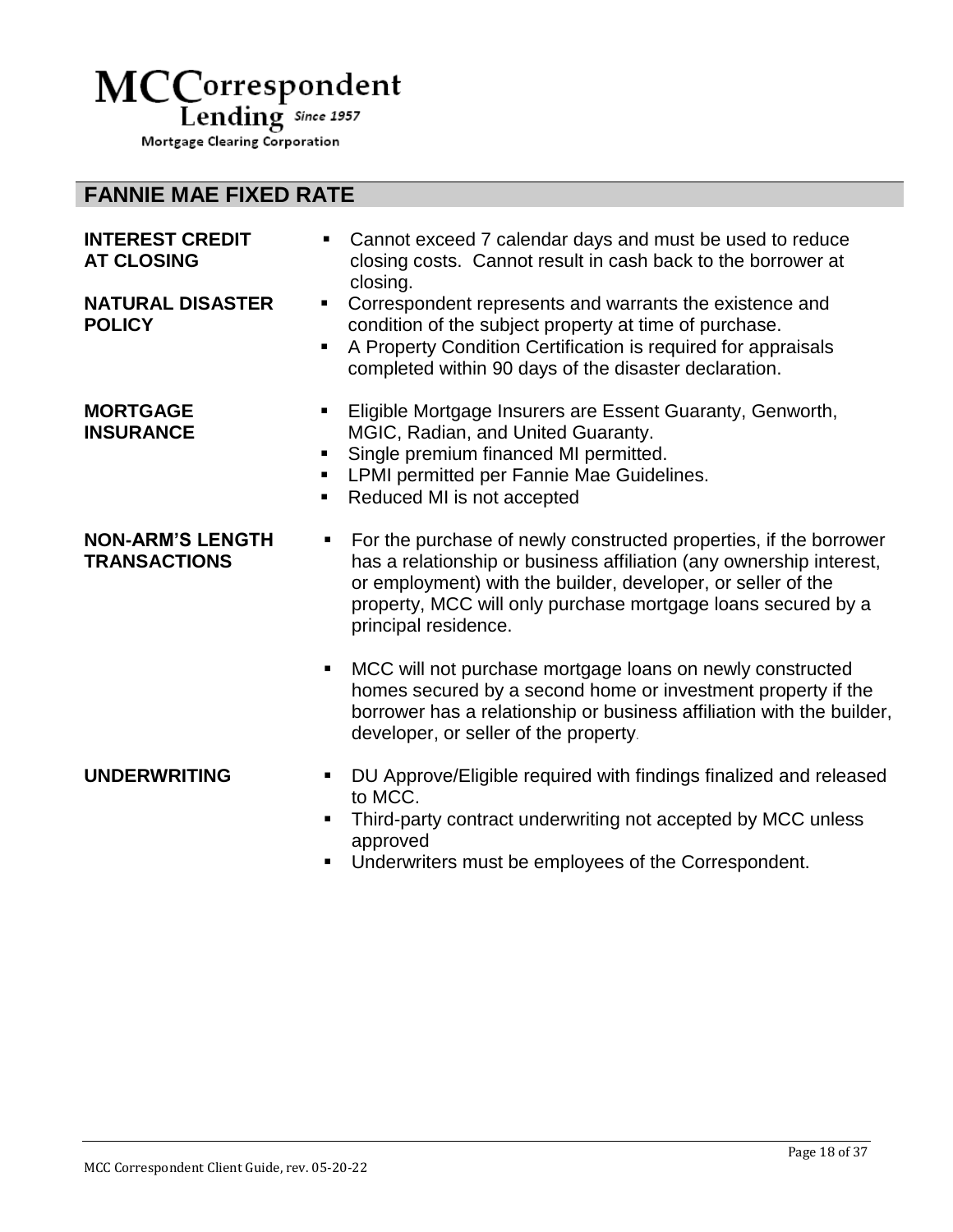

#### **FANNIE MAE FIXED RATE**

*To access the following web site addresses please copy and paste the address into your browser.*

**Each loan must comply with all Fannie Mae Guide requirements. Fannie Mae Guidelines may be accessed from Fannie Mae's website** [www.efanniemae.com](http://www.efanniemae.com/) **or on AllRegs.** 

**Fannie Mae Seller Guide:** <https://www.fanniemae.com/singlefamily/delivering>

**Fannie Mae Eligibility Matrix:**  [https://www.fanniemae.com/content/eligibility\\_information/eligibility-matrix.pdf](https://www.fanniemae.com/content/eligibility_information/eligibility-matrix.pdf)

**Fannie Mae DU QuickSteps Guide:**  <https://www.efanniemae.com/lc/technology/du/index.jsp>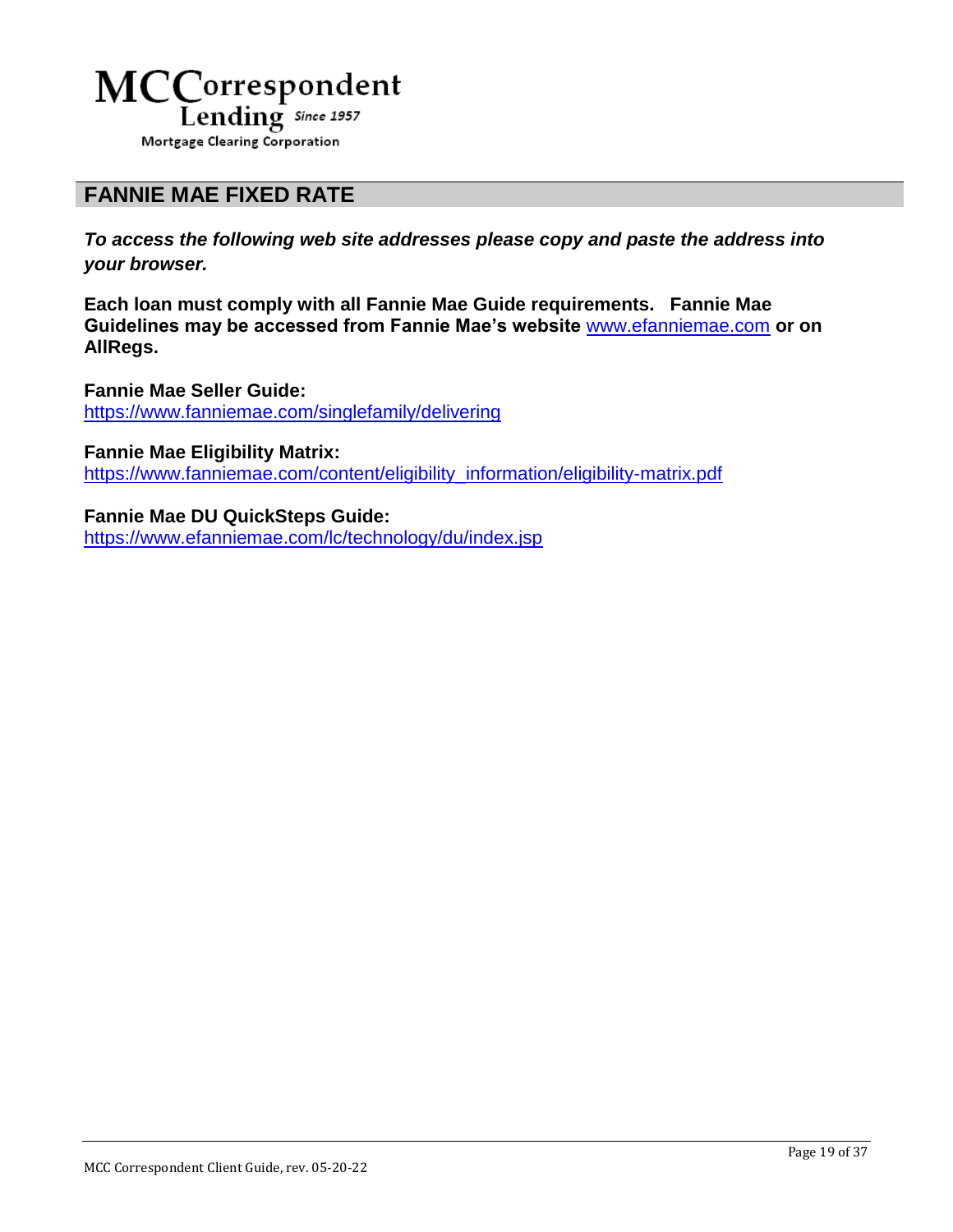<span id="page-19-0"></span>

| <b>FHA FIXED RATE</b>                        |                                                                                                                                                                                                                                                                                                                                                                                                                                                                          |
|----------------------------------------------|--------------------------------------------------------------------------------------------------------------------------------------------------------------------------------------------------------------------------------------------------------------------------------------------------------------------------------------------------------------------------------------------------------------------------------------------------------------------------|
| <b>DESCRIPTION</b>                           | First lien, fully amortizing FHA Fixed Rate<br>FHA Section 203(b) & 234(c)<br>п<br>30, 25, 20, & 15 year terms<br>п<br>Product codes: F30, F25, F20, F15<br>٠                                                                                                                                                                                                                                                                                                            |
| <b>ELIGIBLE STATES</b>                       | Arizona, Arkansas, Colorado, Kansas, Missouri,<br>п<br>New Mexico, Nevada, Oklahoma, Texas, Utah                                                                                                                                                                                                                                                                                                                                                                         |
| <b>MIN/MAX LOAN</b><br><b>AMOUNT</b>         | Follow FHA guidelines for the applicable county/MSA, FHA<br>п.<br>program section, and loan purpose.<br>Minimum Ioan amount \$100,000.<br>٠                                                                                                                                                                                                                                                                                                                              |
| <b>AGE OF LOAN /</b><br><b>PRIOR REJECTS</b> | Loans must have been closed no more than 60 days prior to<br>delivery.<br>Loans previously rejected by or repurchased from MCC, FHA or<br>ш<br>GNMA are ineligible.<br>Loans previously rejected by or repurchased from a private<br>ш<br>investor, unless such prior rejection / repurchase is fully and<br>specifically disclosed to MCC in the loan file and MCC determines<br>the loan is eligible for purchase regardless of the prior investor's<br>determination. |
| <b>CREDIT SCORE</b>                          | Each borrower must have a minimum of two credit scores.<br>п<br>Minimum 660 FICO indicator score.                                                                                                                                                                                                                                                                                                                                                                        |
| <b>DEBT TO INCOME</b><br><b>RATIO</b>        | Max 50.00% with 700+ FICO<br>Max 45.00% with <700 FICO                                                                                                                                                                                                                                                                                                                                                                                                                   |
| <b>ASSUMPTIONS</b>                           | Owner occupied full qualifying only.                                                                                                                                                                                                                                                                                                                                                                                                                                     |
| <b>BOND PROGRAMS</b>                         | MCC must be the Master Servicer.                                                                                                                                                                                                                                                                                                                                                                                                                                         |
| <b>BUYDOWNS</b>                              | Not allowed.                                                                                                                                                                                                                                                                                                                                                                                                                                                             |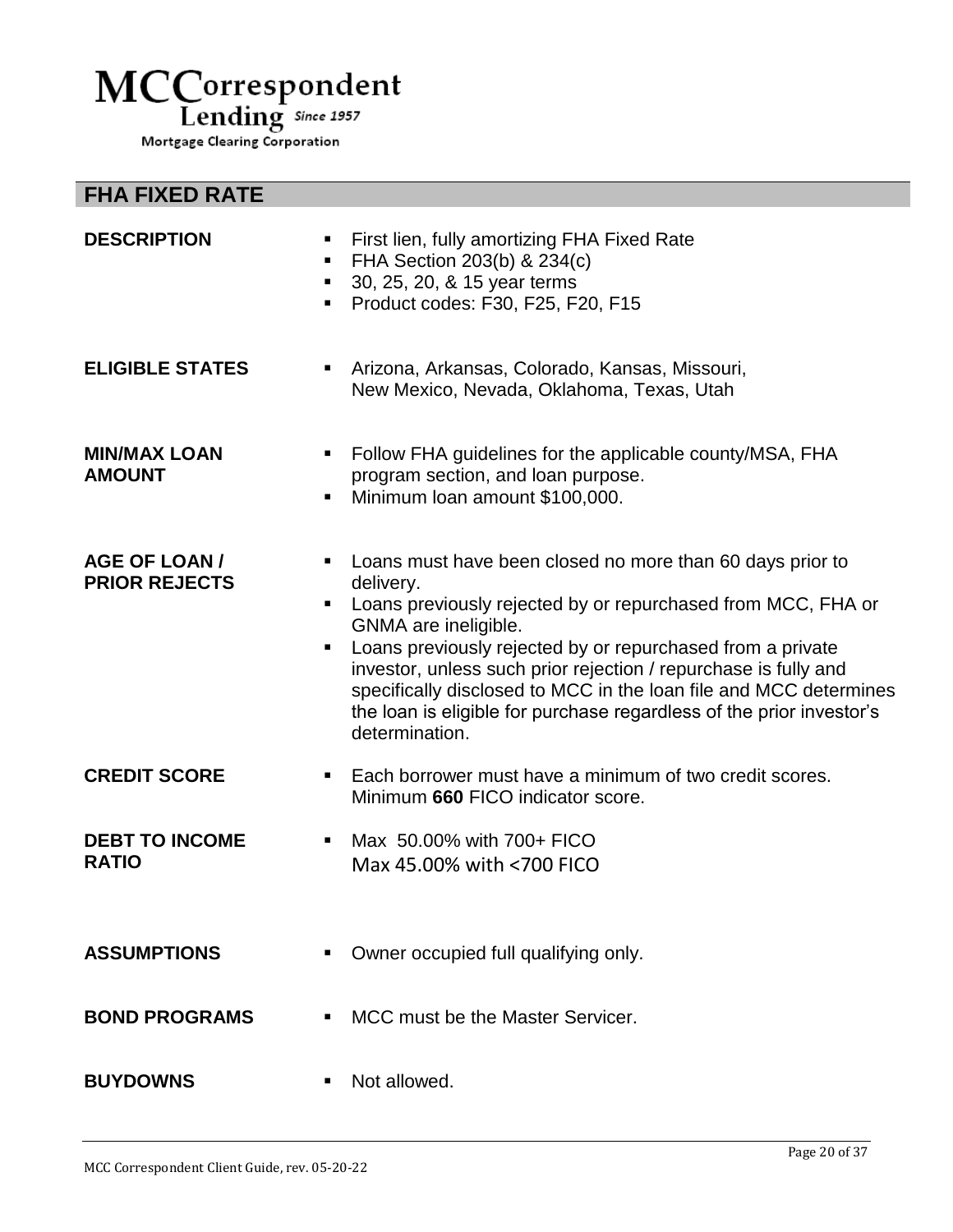# $\mathbf{MC} \mathbf{Correspondent} \underset{\mathsf{Mort} \text{gage Clearing Corporation}}{\mathbf{Lengthed}}$

| <b>FHA FIXED RATE</b>                       |                                                                                                                                                                                                                                                                                 |
|---------------------------------------------|---------------------------------------------------------------------------------------------------------------------------------------------------------------------------------------------------------------------------------------------------------------------------------|
| <b>CREDIT REJECT</b>                        | Loans with a Credit Reject on FHA Connection not allowed.<br>$\blacksquare$                                                                                                                                                                                                     |
| <b>DOWN PAYMENT</b><br><b>ASSISTANCE</b>    | All down payment assistance programs must be approved by<br>п<br>MCC. Government entity approved DPA programs only.                                                                                                                                                             |
| <b>ESCROW</b><br><b>HOLDBACKS</b>           | Escrow Holdbacks must be completed prior to loan purchase, as<br>п<br>evidenced by satisfactory FHA final inspection.                                                                                                                                                           |
| <b>ESCROW WAIVERS</b>                       | Not allowed.<br>٠                                                                                                                                                                                                                                                               |
| <b>INELIGIBLE</b><br><b>PROPERTY TYPE</b>   | Leasehold<br>٠<br>Cooperatives<br>٠<br><b>Second Homes</b><br>٠<br>Manufactured Housing & Mobile Homes<br>٠<br>Unique properties<br>$\blacksquare$<br>Investment<br>п                                                                                                           |
| <b>INTEREST CREDIT</b><br><b>AT CLOSING</b> | Cannot exceed 7 calendar days and must be used to reduce<br>п<br>closing costs (e.g., cannot result in cash back to the borrower at<br>closing).                                                                                                                                |
| <b>NATURAL DISASTER</b><br><b>POLICY</b>    | Correspondent represents and warrants the existence and<br>$\blacksquare$<br>condition of the subject property at time of purchase.<br>A Property Condition Certification is required for appraisals<br>$\blacksquare$<br>completed within 90 days of the disaster declaration. |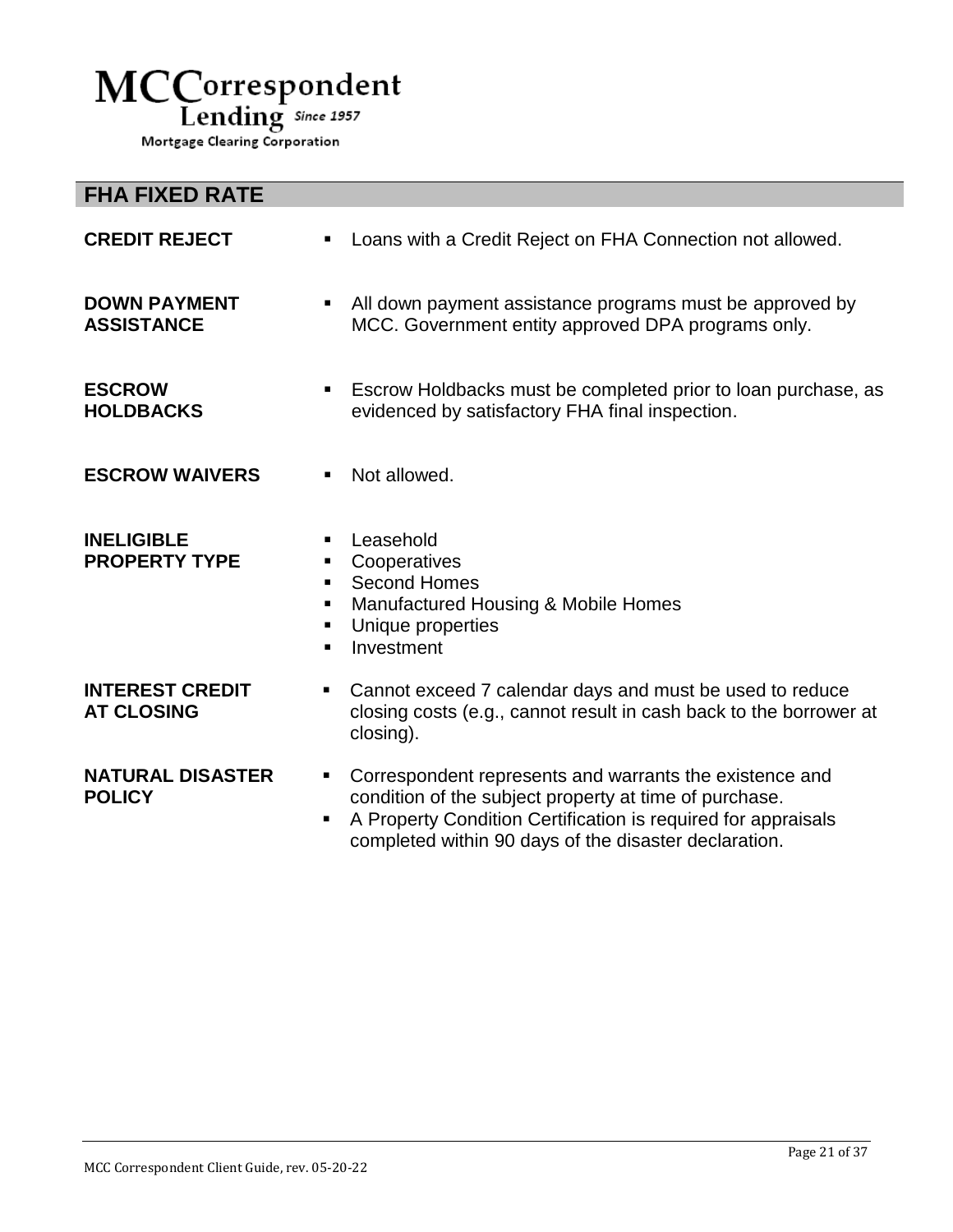**FHA FIXED RATE**

| <b>NON-ARM'S LENGTH</b><br><b>AND CONFLICT OF</b><br><b>INTEREST</b> | Not allowed if new construction and the borrower is the builder or<br>п<br>affiliated with the builder/developer.                                                                                                                                                                                                                                                                                                                                                                                                                                                                                    |
|----------------------------------------------------------------------|------------------------------------------------------------------------------------------------------------------------------------------------------------------------------------------------------------------------------------------------------------------------------------------------------------------------------------------------------------------------------------------------------------------------------------------------------------------------------------------------------------------------------------------------------------------------------------------------------|
| <b>OCCUPANCY</b>                                                     | Primary only.<br>٠                                                                                                                                                                                                                                                                                                                                                                                                                                                                                                                                                                                   |
| <b>PRINCIPAL</b><br><b>CURTAILMENT</b><br><b>AT CLOSING</b>          | May not exceed lesser of 2% of loan amount or \$500.<br>п<br>Must be reflected as a Principal Curtailment on the HUD-1.<br>п                                                                                                                                                                                                                                                                                                                                                                                                                                                                         |
| <b>STREAMLINE</b><br><b>REFINANCE</b>                                | Streamline refinances must have a 660 minimum FICO Indicator<br>٠<br>Score.<br>Manual underwrite only.<br>$\blacksquare$<br>No late mortgage payments in the last 12 months.<br>Е<br>Documentation required:<br>$\blacksquare$<br>$\checkmark$ Tri-merge credit report,<br>$\checkmark$ Verification of sufficient assets to close<br>Income verification:<br>$\checkmark$<br>A. Salaried -<br>most recent paystub<br>i.<br>ii.<br>written VOE<br>iii.<br>employment and income completed<br>on 1003<br>B. Self-employed<br>Executed 4506<br>i.<br>employment and income completed<br>ii.<br>on 1003 |
| <b>UNDERWRITING</b>                                                  | DU Approve/Eligible through FHA TOTAL Scorecard required.<br>٠                                                                                                                                                                                                                                                                                                                                                                                                                                                                                                                                       |

**Clear CAIVRS, LDP and GSA search required.** 

**Each loan must comply with all FHA requirements. FHA Guidelines are available at [www.hud.gov](http://www.hud.gov/) or on All Regs.**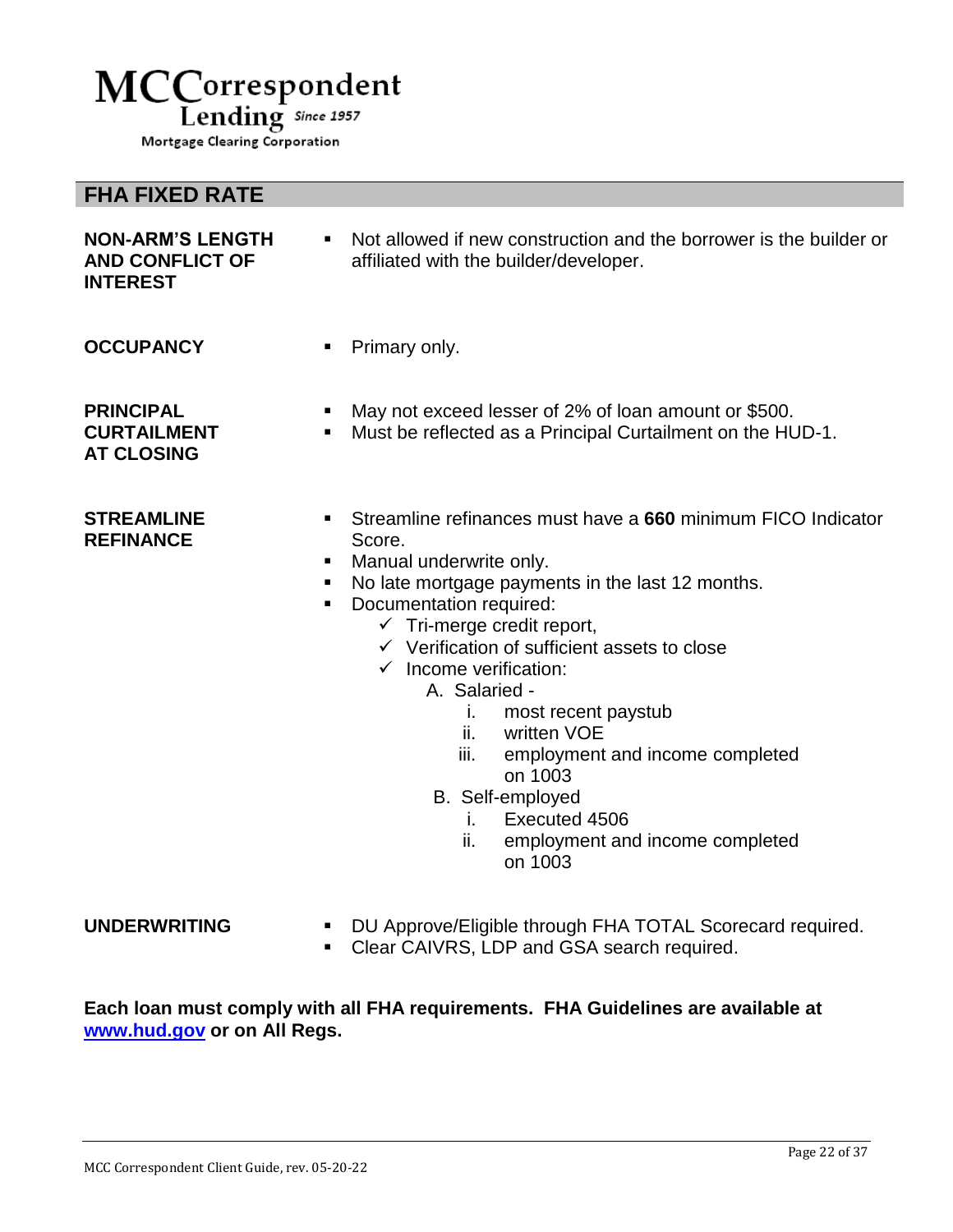### <span id="page-22-0"></span>**HUD SECTION 184**

| <b>DESCRIPTION</b><br>п<br>٠<br>٠<br>п                      | HUD Section 184, Indian Home Loan Guarantee Program<br>First lien, fully amortizing Fixed Rate<br>30 year term<br><b>Primary Residences only</b><br>One Unit dwellings only<br>Fee simple ownership only<br>Product Code HUD184                       |
|-------------------------------------------------------------|-------------------------------------------------------------------------------------------------------------------------------------------------------------------------------------------------------------------------------------------------------|
| <b>ELIGIBLE STATES</b><br>п                                 | Arizona, Arkansas, Colorado, Kansas, Missouri,<br>New Mexico, Nevada, Oklahoma, Texas, Utah                                                                                                                                                           |
| <b>MIN/MAX LOAN</b><br>п<br><b>AMOUNT</b><br>$\blacksquare$ | Follow HUD 184 guidelines for the applicable HUD 184 loan<br>purpose.<br>Minimum Ioan amount \$100,000.                                                                                                                                               |
| <b>AGE OF LOAN /</b><br><b>PRIOR REJECTS</b><br>п.<br>Е     | Loans must have been closed no more than 60 days prior to<br>delivery.<br>Loans previously rejected by or repurchased from MCC, FHA or<br>GNMA are ineligible.<br>Loans previously rejected by or repurchased from another<br>investor are ineligible |
| <b>ASSUMPTIONS</b><br>٠                                     | Not allowed                                                                                                                                                                                                                                           |
| <b>BUYDOWNS</b>                                             | Not allowed                                                                                                                                                                                                                                           |
| <b>CREDIT SCORE</b><br>п                                    | Each borrower must have a minimum of two credit scores.<br>Minimum 660 FICO score indicator.                                                                                                                                                          |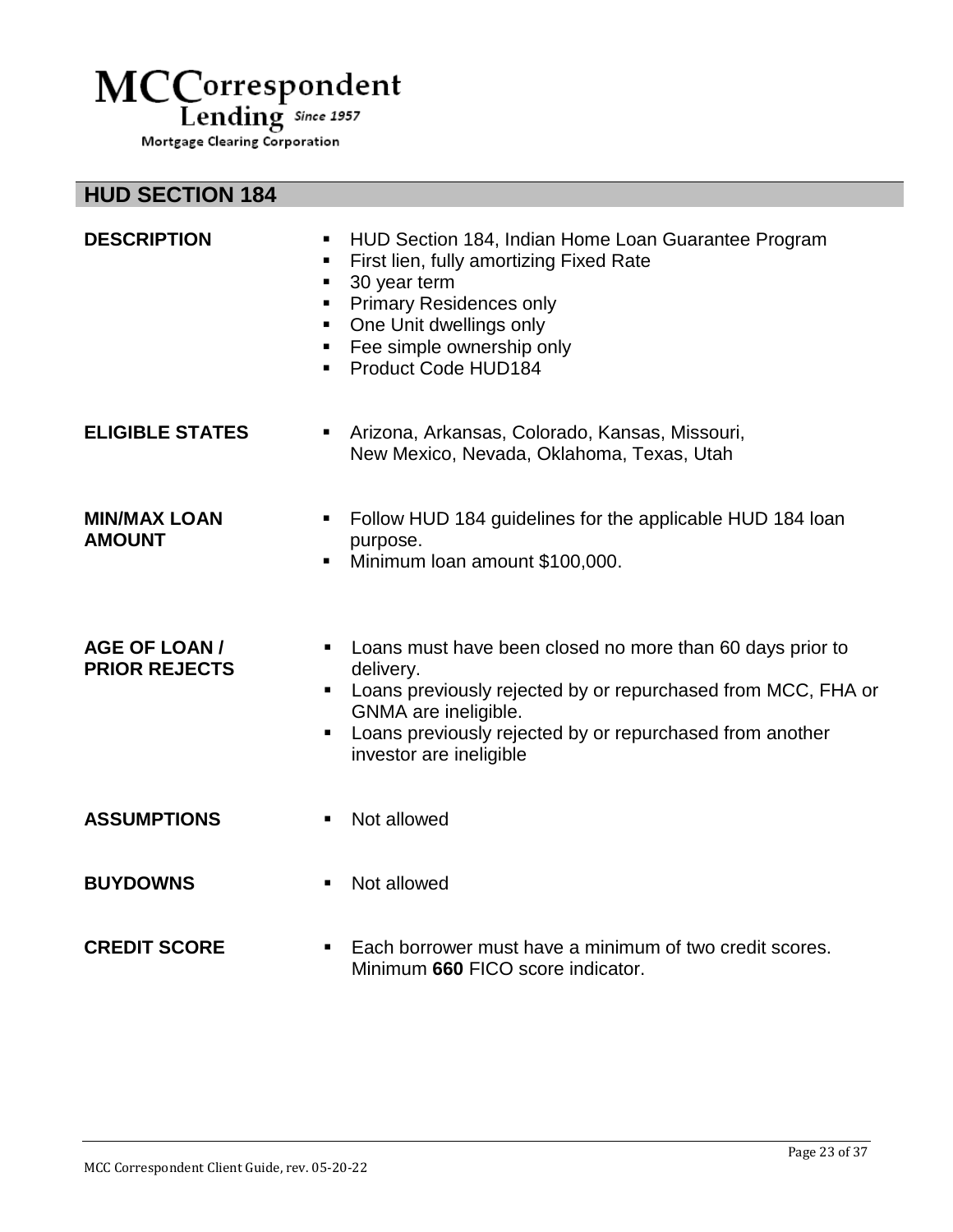#### **HUD SECTION 184**

| <b>DOWN PAYMENT</b><br><b>ASSISTANCE</b>  | ٠                               | All down payment assistance programs must be approved by<br>MCC. Government entity approved DPA programs only.                                                                                                                              |
|-------------------------------------------|---------------------------------|---------------------------------------------------------------------------------------------------------------------------------------------------------------------------------------------------------------------------------------------|
| <b>DEBT TO INCOME</b><br><b>RATIO</b>     | ш                               | DTI > 41% requires prior approval by ONAP.<br>Max 43% DTI allowed.                                                                                                                                                                          |
| <b>ESCROW</b><br><b>HOLDBACKS</b>         | п                               | Escrow Holdbacks must be completed prior to loan purchase,<br>and evidenced by satisfactory final inspection.                                                                                                                               |
| <b>ESCROW WAIVERS</b>                     | ٠                               | Not allowed                                                                                                                                                                                                                                 |
| <b>INELIGIBLE</b><br><b>PROPERTY TYPE</b> | п<br>٠<br>ш<br>٠<br>п<br>п<br>ш | <b>Tribal Land</b><br>Leasehold<br>Investment<br>Cooperatives<br><b>Second Homes</b><br>Condominiums<br>Manufactured Housing & Mobile Homes<br>Unique properties                                                                            |
| <b>NATURAL DISASTER</b><br><b>POLICY</b>  | п<br>п                          | Correspondent represents and warrants the existence and<br>condition of the subject property at time of purchase.<br>A Property Condition Certification is required for appraisals<br>completed within 90 days of the disaster declaration. |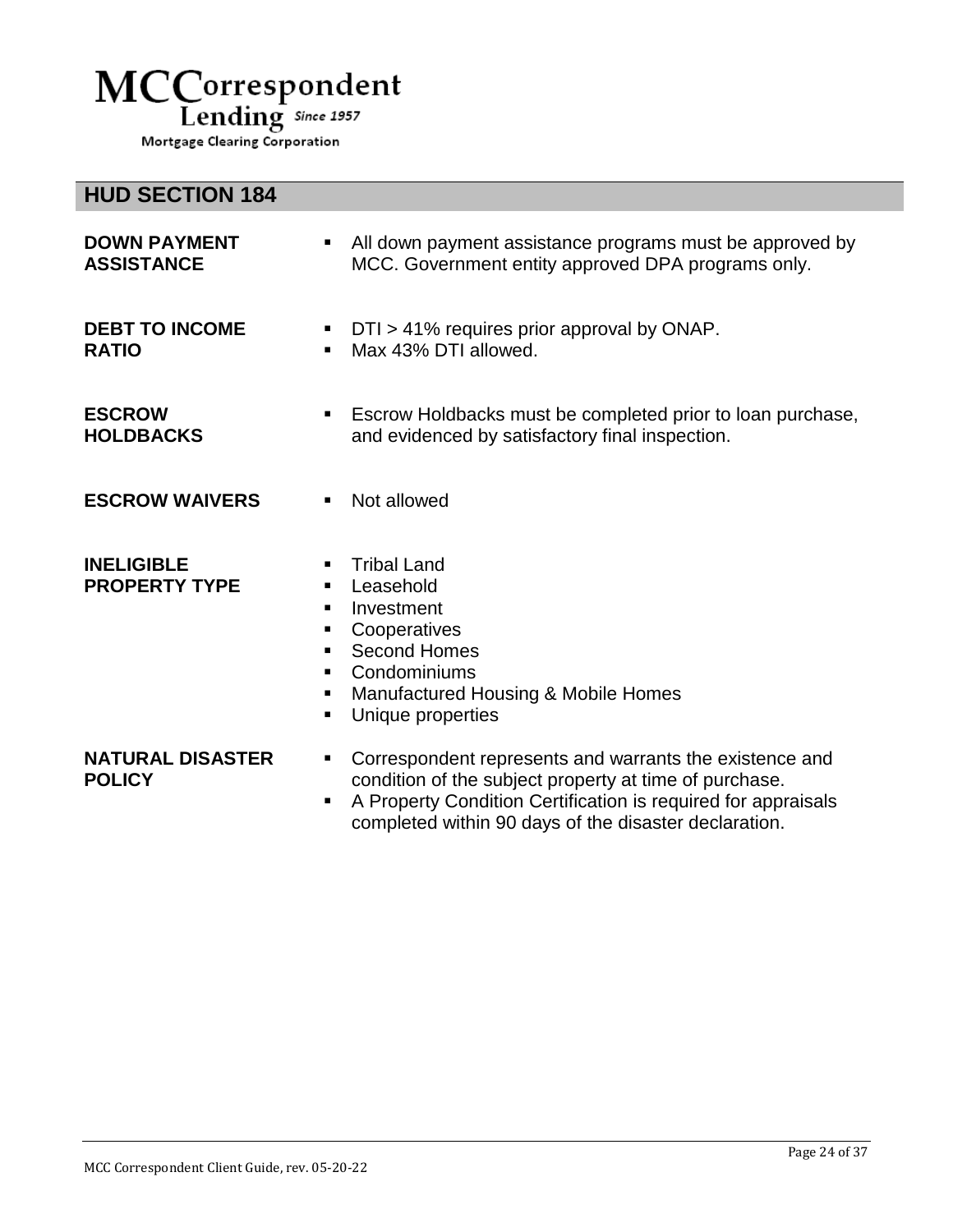#### **HUD SECTION 184**

| <b>NON-ARM'S LENGTH</b><br><b>AND CONFLICT OF</b><br><b>INTEREST</b> | ٠      | Not allowed if new construction and the borrower is the builder or<br>affiliated with the builder/developer.                                                                               |
|----------------------------------------------------------------------|--------|--------------------------------------------------------------------------------------------------------------------------------------------------------------------------------------------|
| <b>OCCUPANCY</b>                                                     | ٠      | Primary only.                                                                                                                                                                              |
| <b>PRINCIPAL</b><br><b>CURTAILMENT</b><br><b>AT CLOSING</b>          | ٠<br>٠ | May not exceed lesser of 2% of loan amount or \$500.<br>Must be reflected as a Principal Curtailment on the HUD-1.                                                                         |
| <b>UNDERWRITING</b>                                                  | п<br>٠ | Must be manually underwritten by Correspondent ONAP<br>approved Direct Underwriter Approval (DUA) Underwriter, or prior<br>approved by ONAP.<br>Clear CAIVRS, LDP and GSA search required. |

**Each loan must comply with all ONAP Section 184** Indian Home Loan Guarantee Program

[https://www.hud.gov/program\\_offices/public\\_indian\\_housing/ih/homeownership/184](https://nam11.safelinks.protection.outlook.com/?url=https%3A%2F%2Fwww.hud.gov%2Fprogram_offices%2Fpublic_indian_housing%2Fih%2Fhomeownership%2F184&data=02%7C01%7C%7C5b1ff4fa6bb3471c493e08d7fb6ec9e0%7C84df9e7fe9f640afb435aaaaaaaaaaaa%7C1%7C0%7C637254325552862927&sdata=6%2BqHvBwU8NGebRzUevTCXfKsBtO13J3Xo%2Br2pJMejBo%3D&reserved=0)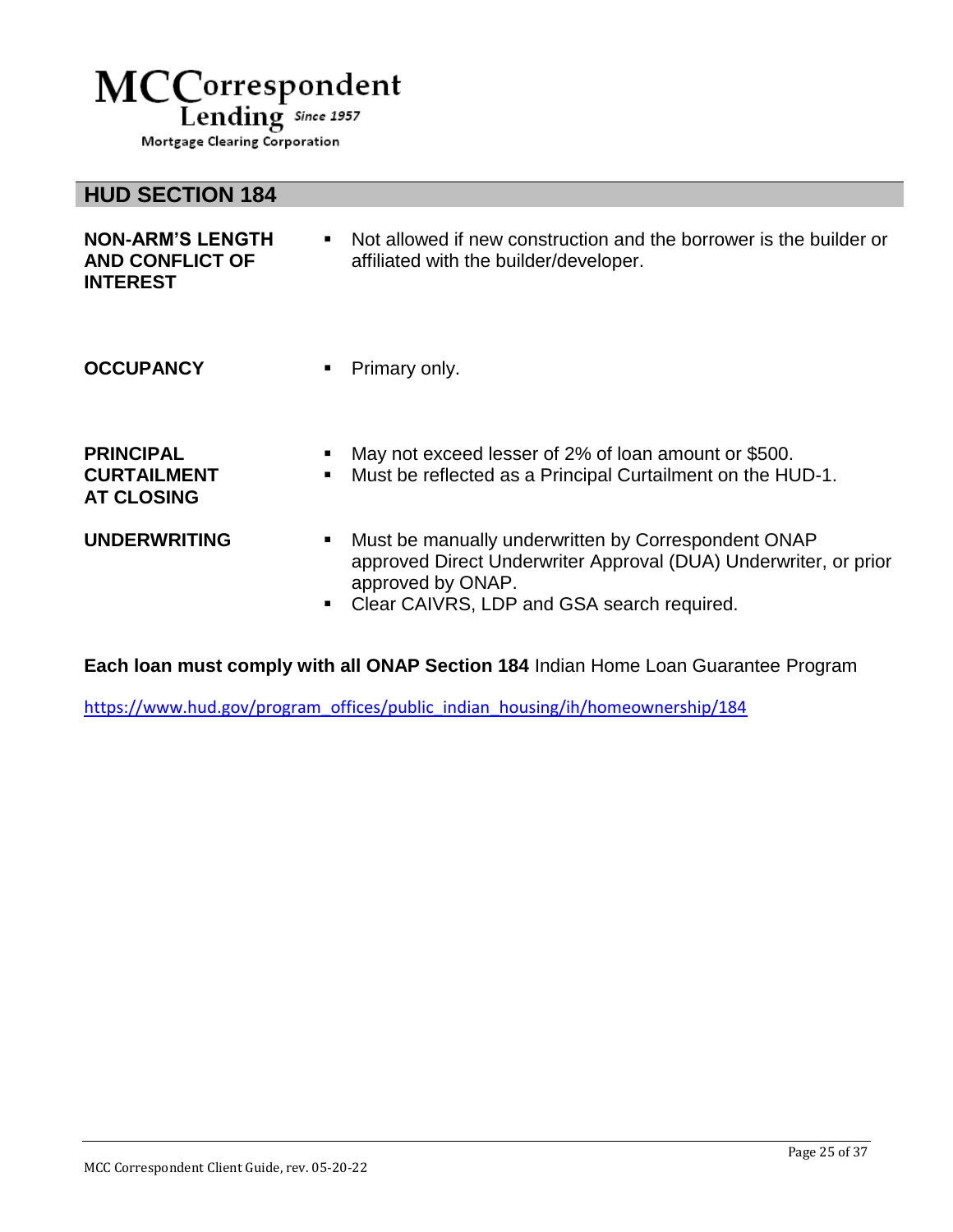<span id="page-25-0"></span>**USDA RURAL DEVELOPMENT** 

| <b>DESCRIPTION</b><br>п<br>п<br>п<br>٠                      | <b>USDA Rural Development Guaranteed Fixed Rate</b><br>First lien, fully amortizing Fixed Rate<br>30 year term<br><b>Primary Residences only</b><br>Product code RD30                                                                               |
|-------------------------------------------------------------|-----------------------------------------------------------------------------------------------------------------------------------------------------------------------------------------------------------------------------------------------------|
| <b>ELIGIBLE STATES</b><br>٠                                 | Oklahoma                                                                                                                                                                                                                                            |
| <b>PROPERTY</b><br>п<br><b>ELIGIBILITY</b>                  | Property Eligibility must be verified at the following link,<br>and retained in the file:<br>http://eligibility.sc.egov.usda.gov/eligibility/welcomeAction.do?pa<br>geAction=sfp&NavKey=property@11                                                 |
| <b>MIN/MAX LOAN</b><br>ш<br><b>AMOUNT</b><br>п              | Follow USDA RD Guaranteed Loan Program Guidelines for maximum<br>loan amounts, property location, income limits, and loan purpose.<br>Minimum Ioan amount \$100,000.                                                                                |
| <b>AGE OF LOAN /</b><br>п<br><b>PRIOR REJECTS</b><br>п<br>ш | Loans must have been closed no more than 60 days prior to delivery.<br>Loans previously rejected by or repurchased from MCC, FHA or<br>GNMA are ineligible.<br>Loans previously rejected by or repurchased from another investor<br>are ineligible. |
| <b>ASSUMPTIONS</b><br>٠                                     | Not allowed                                                                                                                                                                                                                                         |
| <b>BOND PROGRAMS</b><br>٠                                   | Not allowed                                                                                                                                                                                                                                         |
| <b>BUYDOWNS</b><br>٠                                        | Not allowed                                                                                                                                                                                                                                         |
| <b>CREDIT SCORE</b><br>٠                                    | Each borrower must have a minimum of two credit scores.<br>Minimum 660 FICO score indicator.                                                                                                                                                        |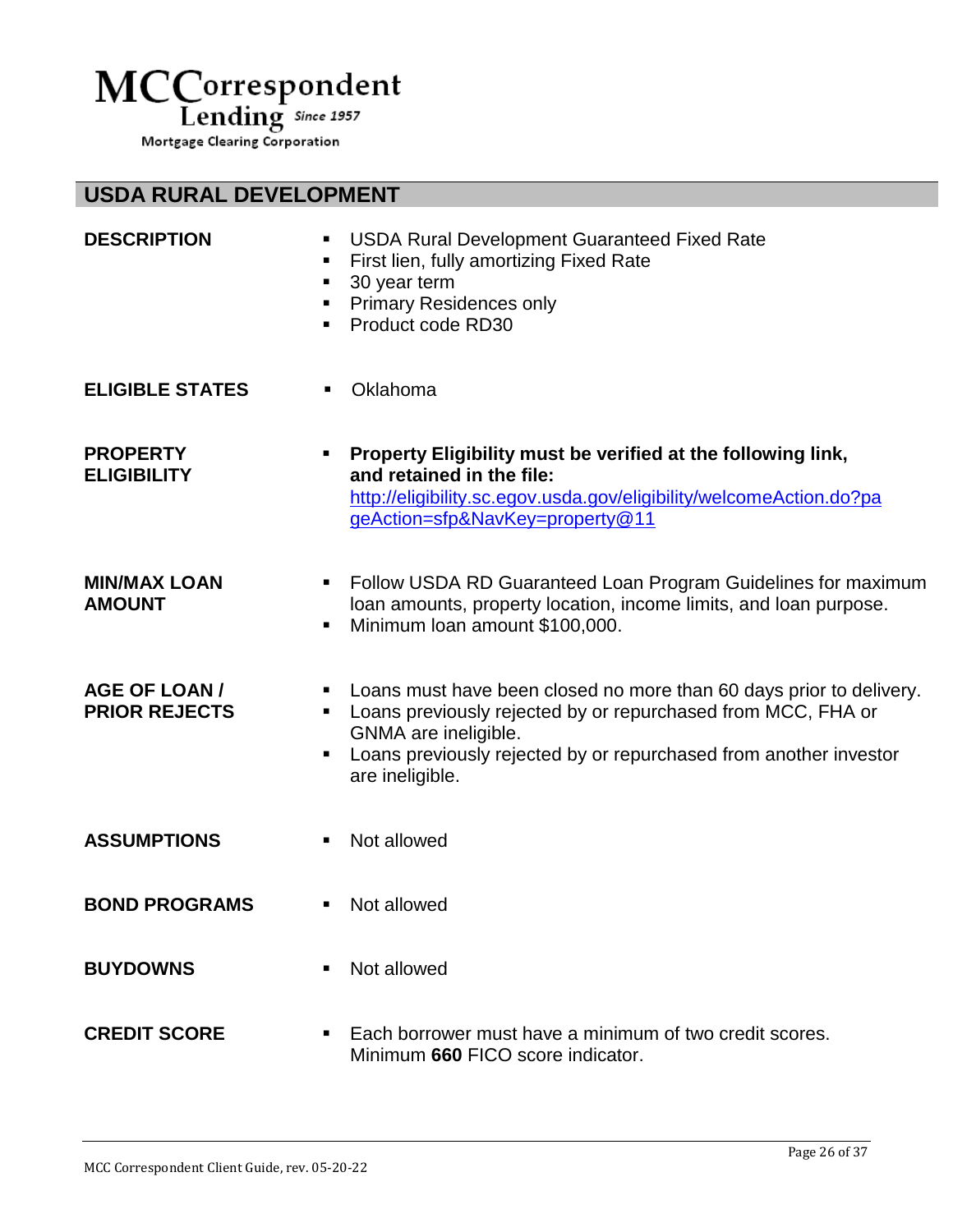

### **USDA RURAL DEVELOPMENT**

| <b>DOWN PAYMENT</b><br><b>ASSISTANCE</b>                             | Not allowed                                                                                                                                                                                                                                 |
|----------------------------------------------------------------------|---------------------------------------------------------------------------------------------------------------------------------------------------------------------------------------------------------------------------------------------|
| <b>DEBT TO INCOME</b><br><b>RATIO</b>                                | Maximum 45% DTI allowed.                                                                                                                                                                                                                    |
| <b>ESCROW</b><br><b>HOLDBACKS</b>                                    | Escrow Holdbacks must be completed prior to loan purchase,<br>and evidenced by satisfactory final inspection.                                                                                                                               |
| <b>ESCROW WAIVERS</b>                                                | Not allowed<br>$\blacksquare$                                                                                                                                                                                                               |
| <b>INCOME</b><br><b>RESTRICTIONS</b>                                 | Income Eligibility must be verified at the following link, with results<br>п<br>retained in the file:<br>http://eligibility.sc.egov.usda.gov/eligibility/welcomeAction.do?pag<br>eAction=sfp&NavKey=property@11                             |
| <b>INELIGIBLE</b><br><b>PROPERTY TYPE</b>                            | Leasehold<br>Investment<br>٠<br>Cooperatives<br>п<br><b>Second Homes</b><br>Condominiums<br>п<br>Manufactured Housing & Mobile Homes<br>٠<br>Unique properties<br>٠                                                                         |
| <b>NATURAL DISASTER</b><br><b>POLICY</b>                             | Correspondent represents and warrants the existence and<br>condition of the subject property at time of purchase.<br>A Property Condition Certification is required for appraisals<br>completed within 90 days of the disaster declaration. |
| <b>NON-ARM'S LENGTH</b><br><b>AND CONFLICT OF</b><br><b>INTEREST</b> | Not allowed if new construction and the borrower is the builder or<br>٠<br>affiliated with the builder/developer.                                                                                                                           |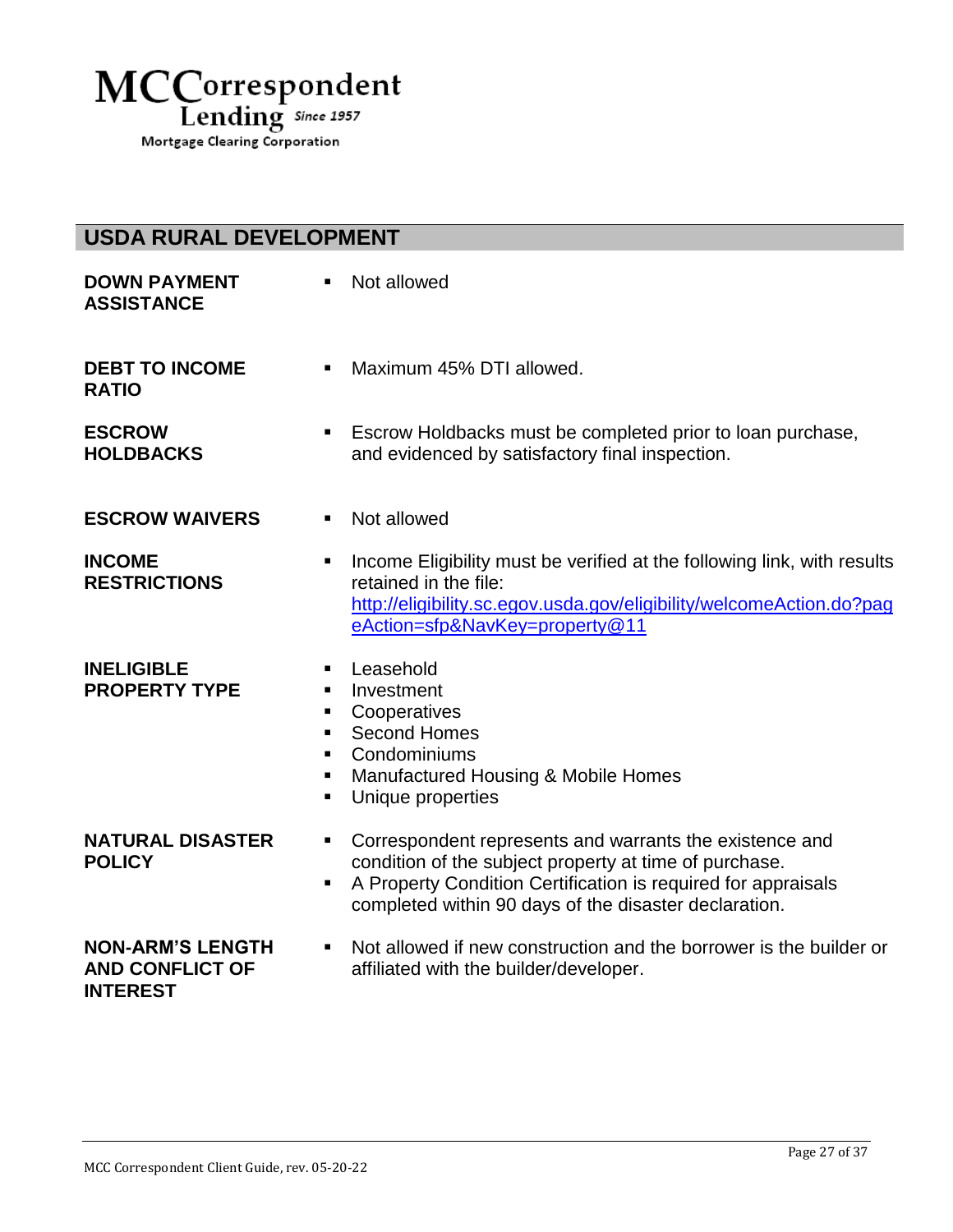

#### **USDA RURAL DEVELOPMENT**

| <b>OCCUPANCY</b> | • Primary only.          |
|------------------|--------------------------|
| <b>PRINCIPAL</b> | Mav not exceed lesser of |

- May not exceed lesser of 2% of loan amount or \$500.
- Must be reflected as a Principal Curtailment on the HUD-1.

### **AT CLOSING**

**CURTAILMENT** 

- 
- **UNDERWRITING** Must be manually underwritten by an Underwriter employed by Correspondent and must receive a GUS ACCEPT/ELIGIBLE Underwriting Recommendation.
	- **EXP.** Clear CAIVRS, LDP and GSA search required.
	- File must be submitted to the RD office in the state the property is located to obtain a Conditional Commitment prior to closing.

**Loans must comply with all USDA RD requirements. USDA RD Guidelines are available at** [www.usda.gov](http://www.usda.gov/) **or on AllRegs.** 

#### USDA PROPERTY ELIGIBLITY

[http://eligibility.sc.egov.usda.gov/eligibility/welcomeAction.do?pageAction=sfp&NavKey=proper](http://eligibility.sc.egov.usda.gov/eligibility/welcomeAction.do?pageAction=sfp&NavKey=property@11) [ty@11](http://eligibility.sc.egov.usda.gov/eligibility/welcomeAction.do?pageAction=sfp&NavKey=property@11)

#### LOANS INCOME LIMITS

[http://eligibility.sc.egov.usda.gov/eligibility/incomeEligibilityAction.do?pageAction=state&NavKe](http://eligibility.sc.egov.usda.gov/eligibility/incomeEligibilityAction.do?pageAction=state&NavKey=income@11) [y=income@11](http://eligibility.sc.egov.usda.gov/eligibility/incomeEligibilityAction.do?pageAction=state&NavKey=income@11)

USDA RD DOCUMENTATION MATRIX <http://www.rurdev.usda.gov/SupportDocuments/MN-SFH-DocumentationMatrix.pdf>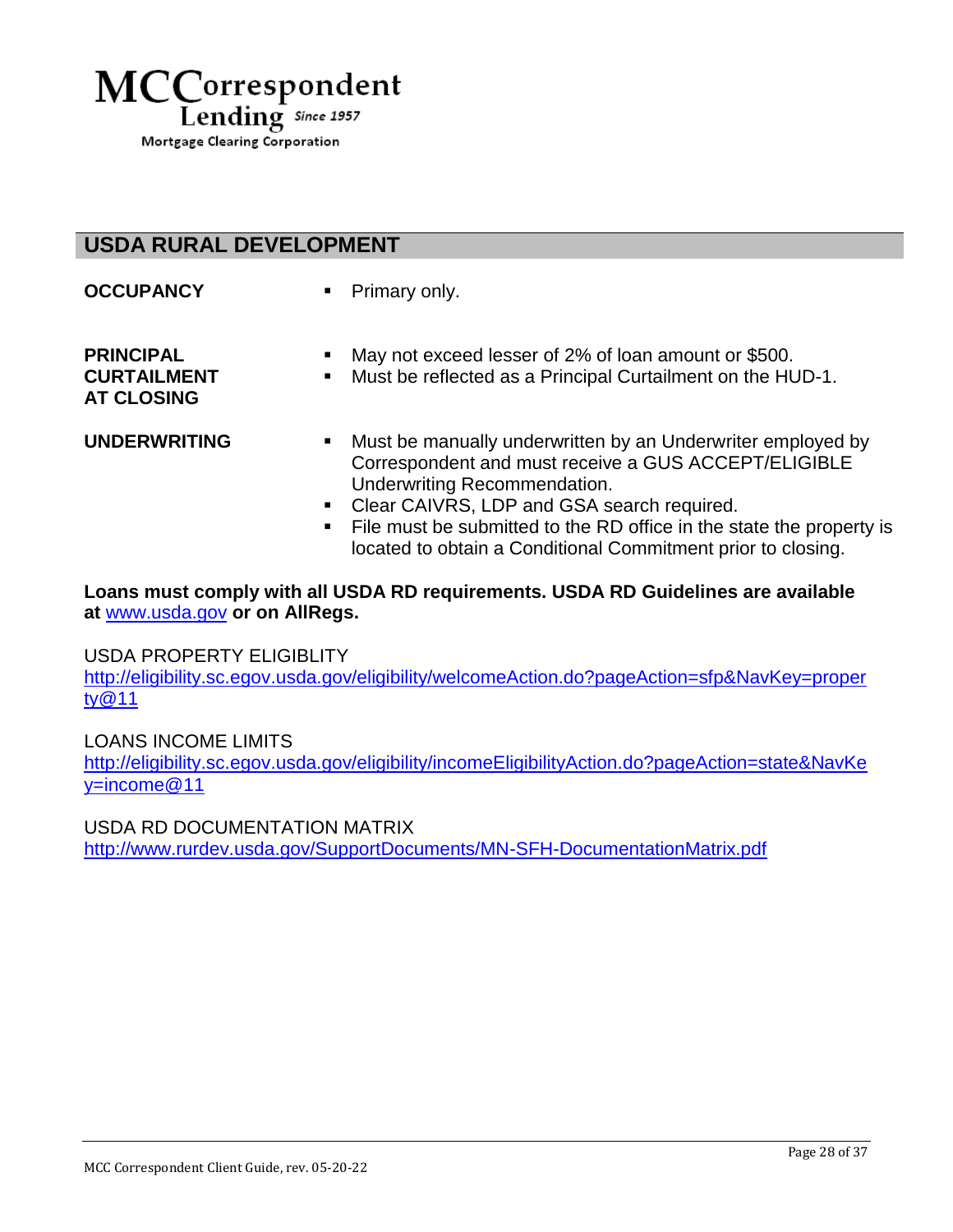### <span id="page-28-0"></span>**VETERANS ADMINISTRATION**

| <b>DESCRIPTION</b>                           | First lien, fully amortizing Fixed Rate<br>٠<br>30 or 15 year term<br>п<br>Primary residences only<br>п<br>Product Codes VA30, VA15<br>٠                                                                                                                                                                                                                           |
|----------------------------------------------|--------------------------------------------------------------------------------------------------------------------------------------------------------------------------------------------------------------------------------------------------------------------------------------------------------------------------------------------------------------------|
| <b>ELIGIBLE STATES</b>                       | Arizona, Arkansas, Colorado, Kansas, Missouri, Nevada,<br>п<br>Oklahoma, Texas, Utah                                                                                                                                                                                                                                                                               |
| <b>MIN/MAX LOAN</b><br><b>AMOUNT</b>         | Follow VA Guidelines for the applicable county/MSA, VA program<br>section, and loan purpose.<br><b>Primary Residences only.</b><br>ш<br>VA Cash-Out Refinances are limited to 90% LTV.<br>п<br>VA IRRRL's are limited to 90% LTV based on a current 1004.<br>Veteran must have entitlement for a minimum 25% guaranty.<br>٠<br>\$100,000 minimum loan amount.<br>٠ |
| <b>AGE OF LOAN /</b><br><b>PRIOR REJECTS</b> | Loans must have been closed no more than 60 days prior to<br>٠<br>delivery.<br>Loans previously rejected by or repurchased from MCC, VA, or<br>GNMA are ineligible.<br>Loans previously rejected by or repurchased from another<br>п<br>investor are ineligible.                                                                                                   |
| <b>ASSUMPTIONS</b>                           | Not allowed<br>$\blacksquare$                                                                                                                                                                                                                                                                                                                                      |
| <b>BUYDOWNS</b>                              | Not allowed<br>٠                                                                                                                                                                                                                                                                                                                                                   |
| <b>CREDIT SCORE</b>                          | Each borrower must have a minimum of two credit scores.<br>ш<br>Minimum 660, regardless of DU findings.                                                                                                                                                                                                                                                            |
| <b>DOWN PAYMENT</b><br><b>ASSISTANCE</b>     | All down payment assistance programs must be approved by<br>MCC. Government entity approved DPA programs only.                                                                                                                                                                                                                                                     |
| <b>DEBT TO INCOME</b><br><b>RATIO</b>        | Max 50% with 700+ FICO<br>Max 45% with <700 FICO                                                                                                                                                                                                                                                                                                                   |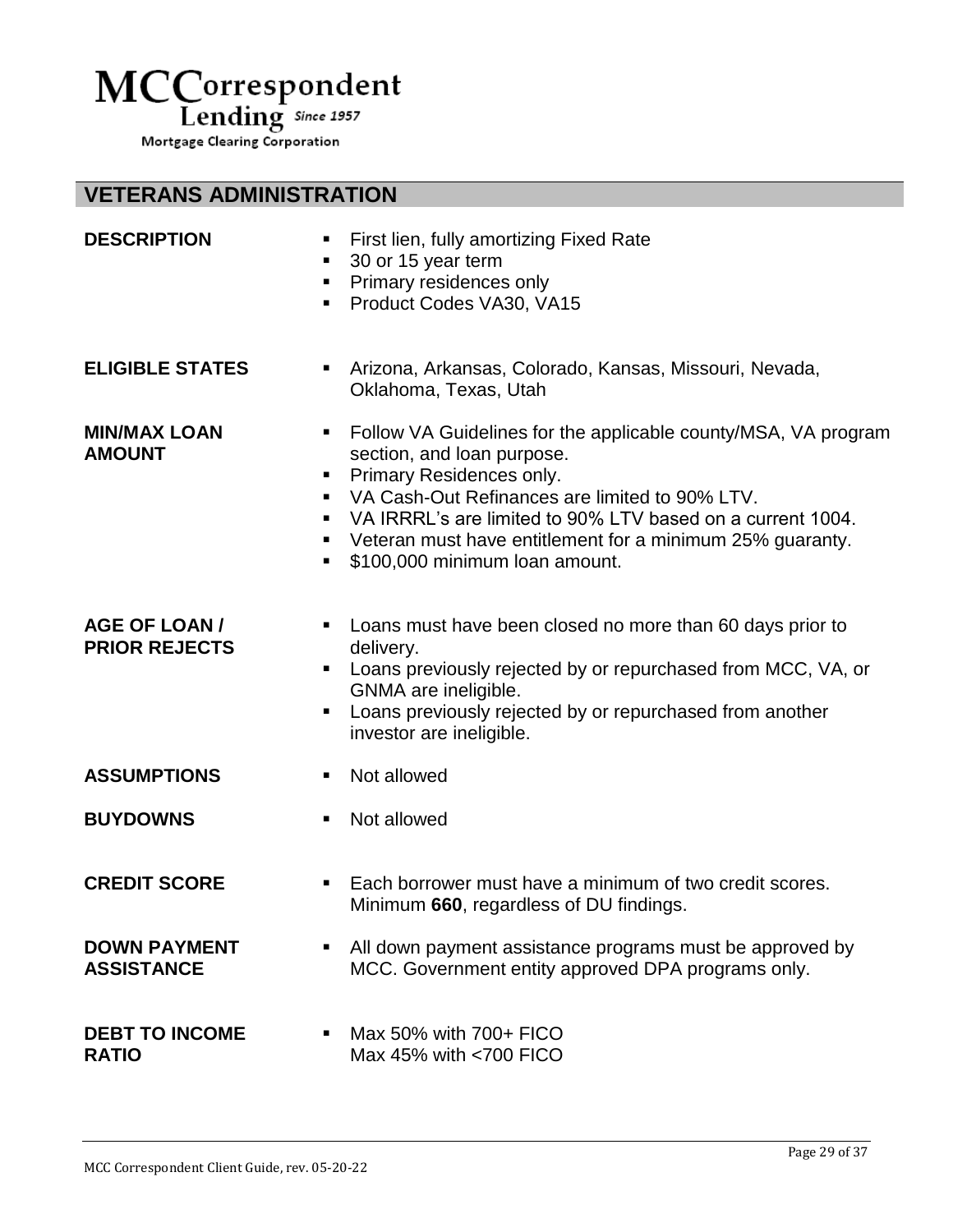

I

| <b>VETERANS ADMINISTRATION</b>                                                                           |                                                                                                                                                                                                                                                                                                                                                                   |  |
|----------------------------------------------------------------------------------------------------------|-------------------------------------------------------------------------------------------------------------------------------------------------------------------------------------------------------------------------------------------------------------------------------------------------------------------------------------------------------------------|--|
| <b>SEASONING ON</b><br><b>REFINANCE</b><br><b>TRANSACTIONS</b><br><b>(IRRRL AND NON</b><br><b>IRRRL)</b> | When refinancing any loan to a new VA loan, the new note date<br>must be on or after the later of:<br>The date that is 210 days after the date on which the first<br>$\bullet$<br>monthly payment was made on the mortgage being<br>refinanced, and<br>The date on which 6 full monthly payments have been<br>$\bullet$<br>made on the mortgage being refinanced. |  |
| <b>ESCROW</b><br><b>HOLDBACKS</b>                                                                        | Escrow Holdbacks must be completed prior to loan purchase, and<br>evidenced by satisfactory final inspection.                                                                                                                                                                                                                                                     |  |
| <b>ESCROW WAIVERS</b>                                                                                    | Not permitted.<br>٠                                                                                                                                                                                                                                                                                                                                               |  |
| <b>INELIGIBLE</b><br><b>PROPERTY TYPE</b>                                                                | Leasehold<br>Investment<br>٠<br>Cooperatives<br>٠<br><b>Second Homes</b><br>Condominiums<br>٠<br>Manufactured Housing & Mobile Homes<br>п<br>Unique properties<br>п                                                                                                                                                                                               |  |
| <b>INTEREST CREDIT</b><br><b>AT CLOSING</b>                                                              | Cannot exceed 7 calendar days and must be used to reduce<br>п<br>closing costs (e.g., cannot result in cash back to the borrower at<br>closing).                                                                                                                                                                                                                  |  |
| <b>NATURAL DISASTER</b><br><b>POLICY</b>                                                                 | Correspondent represents and warrants the existence and<br>п<br>condition of the subject property at time of purchase.<br>A Property Condition Certification is required for appraisals<br>п<br>completed within 90 days of the disaster declaration.                                                                                                             |  |
| <b>NON-ARM'S LENGTH</b><br><b>AND CONFLICT OF</b><br><b>INTEREST</b>                                     | Not allowed if new construction and the borrower is the builder or<br>٠<br>affiliated with the builder/developer.                                                                                                                                                                                                                                                 |  |
| <b>OCCUPANCY</b>                                                                                         | Primary only                                                                                                                                                                                                                                                                                                                                                      |  |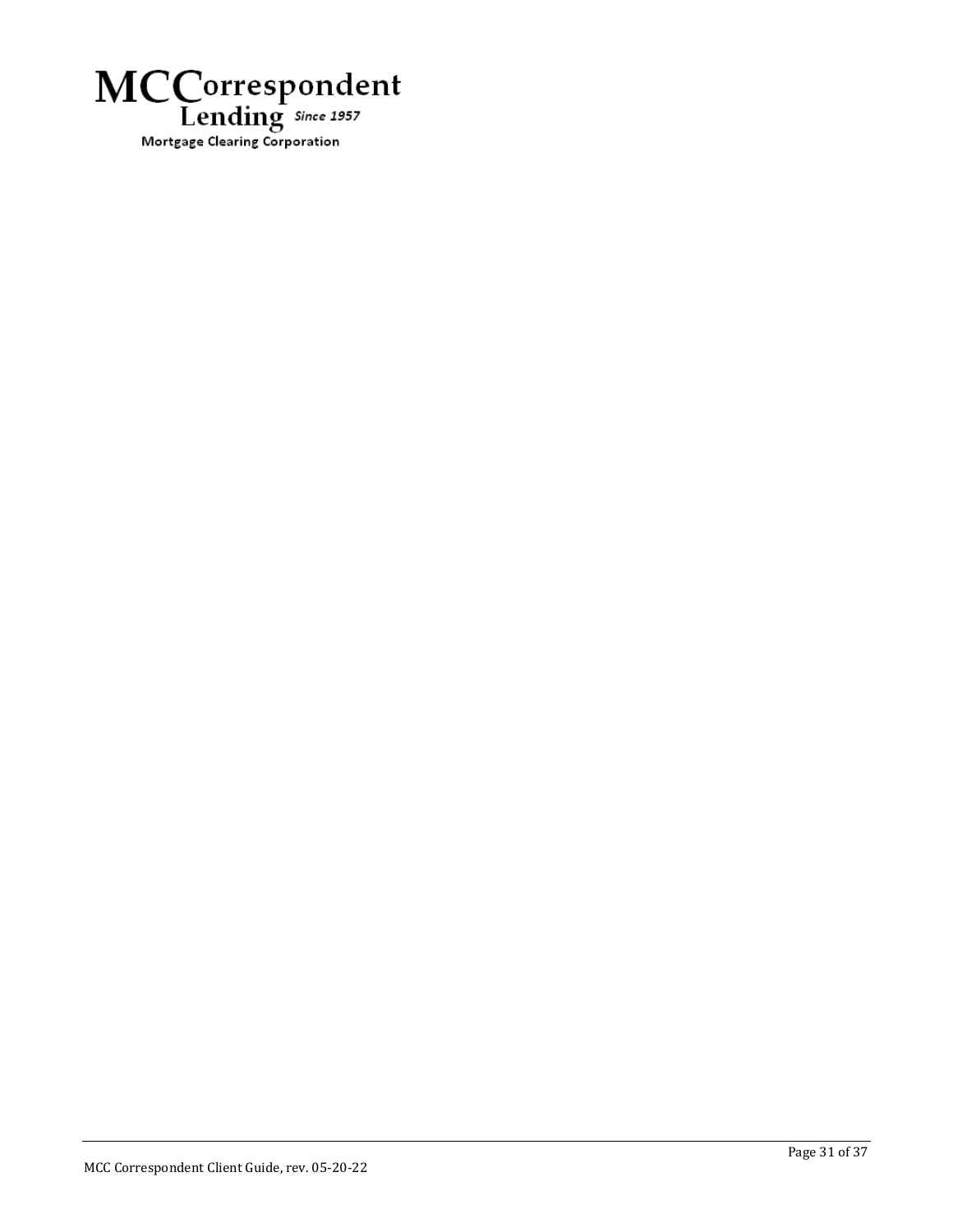#### **VETERANS ADMINISTRATION**

#### **PRINCIPAL CURTAILMENT AT CLOSING**

- May not exceed lesser of 2% of loan amount or \$500. Must be reflected as a Principal Curtailment on the HUD-1.
- 
- **IRRRL REFINANCES** Minimum tri-merge credit report with a FICO indicator score of **660**.
	- Desktop appraisal supporting max base loan amount of 90% LTV.
	- No 30 day delinquencies allowed in the past 12 months.
	- **•** Verification of sufficient assets to close.
	- **Verification of the ability to repay.**
	- **Executed 4506.**

- **UNDERWRITING** Must be underwritten by a VA Automatic & LAPP approved Underwriter employed by Correspondent.
	- **DU Approve/Eligible through VA TOTAL Scorecard required.**
	- Clear CAIVRS, LDP and GSA search required.

#### **Each loan must comply with all VA requirements. VA Guidelines are available at**  [www.VA.gov](http://www.va.gov/) **or on AllRegs.**

Mortgage Limits

[http://benefits.va.gov/HOMELOANS/documents/docs/2013\\_county\\_loan\\_limits.pdf](http://benefits.va.gov/HOMELOANS/documents/docs/2013_county_loan_limits.pdf)

Lender's Handbook [http://www.benefits.va.gov/warms/pam26\\_7.asp](http://www.benefits.va.gov/warms/pam26_7.asp)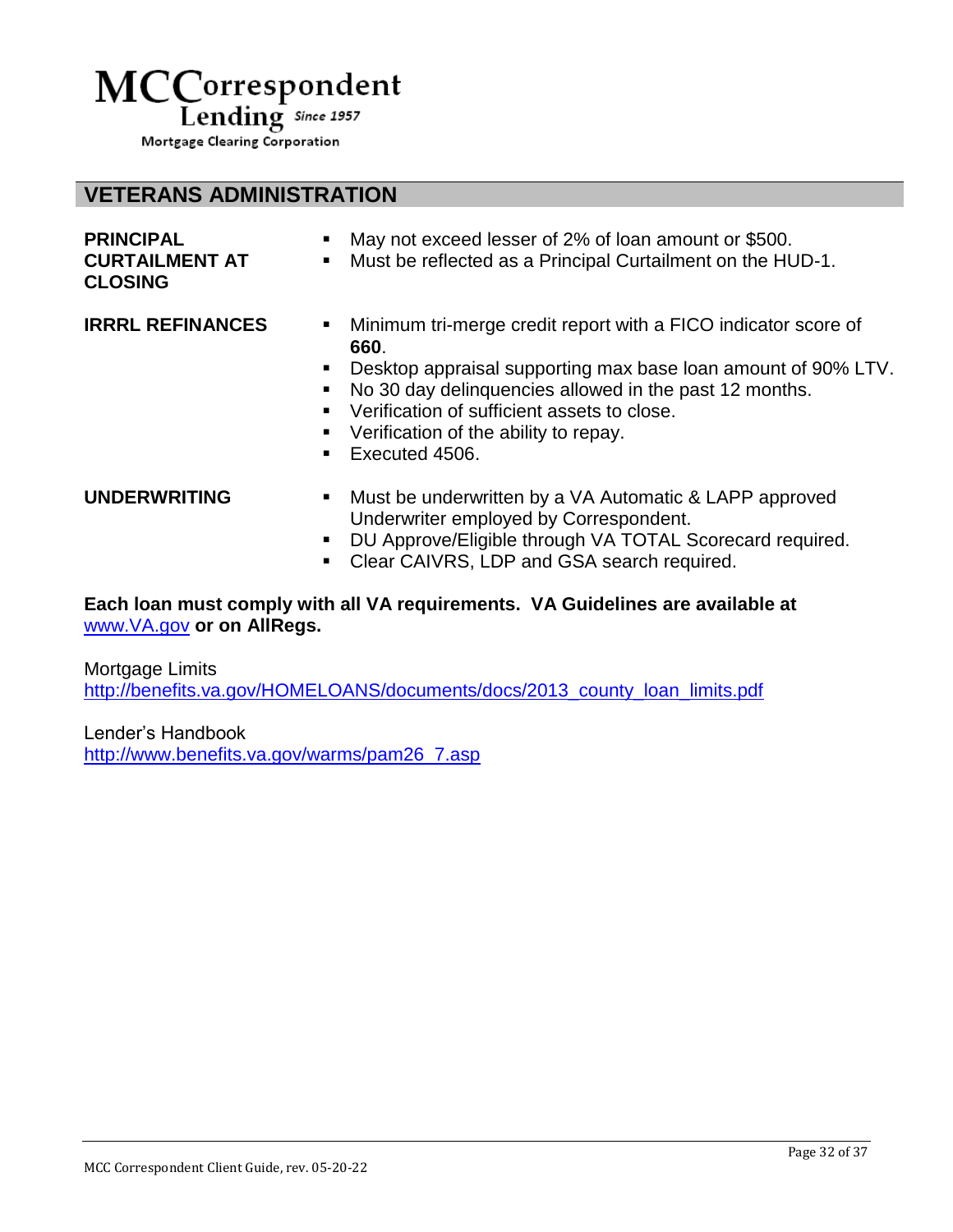

### **MCC Required File Stacking Order**

<span id="page-32-0"></span>**For all FTP Documents sent to MCC please refer to the following pages for the correct shipping/stacking order requirements:**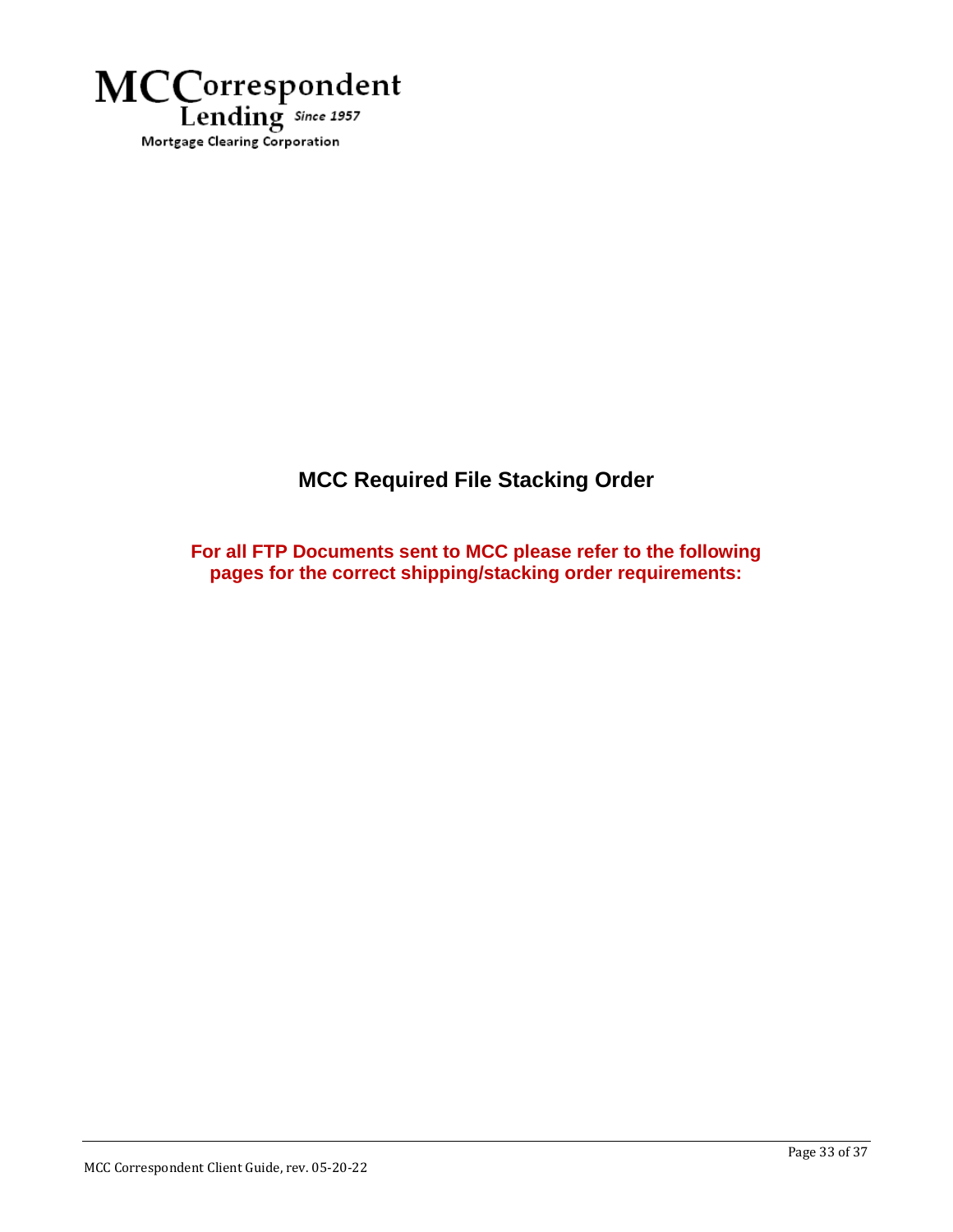<span id="page-33-0"></span>

| <b>File Stacking Order--Conventional</b>  |                                           |
|-------------------------------------------|-------------------------------------------|
| Closing                                   | <b>Processing</b>                         |
| <b>Lock Confirmation Sheet</b>            | <b>Transmittal Summary 1008</b>           |
| Payment History                           | <b>DU Underwriting Findings</b>           |
| Wiring Instructions                       | Payoff Statement on Refinances            |
| <b>First Payment Letter</b>               | Final Application 1003                    |
| <b>UCD Findings Report</b>                | Pre-closing Soft Pull Credit Report       |
| Closing Disclosure (Buyer and Sellers for | <b>Credit Report</b>                      |
| Purchases                                 | CHECK OFAC (on credit report)             |
| <b>Rescission Notice</b>                  | LDP (Limited Denial of Participation)     |
| <b>Closing Disclosure</b>                 | <b>GSA (Excluded Parties List)</b>        |
| <b>Initial Escrow Account Disclosure</b>  | <b>Divorce Decree</b>                     |
| <b>Original Mortgage Note</b>             | <b>Bankruptcy Papers</b>                  |
| (Endorsed to Mortgage Clearing            | Proof of Sale of Prior Home               |
| Corporation)                              | <b>Asset Verification</b>                 |
| Certified copy of Mortgage/Deed of Trust  | Gift Letter & Supporting Documentation    |
| with any riders                           | Income Verification (paystubs, W-2's,     |
| Certified copy of Assignment to Mortgage  | and / or tax returns w/ all schedules)    |
| <b>Clearing Corporation</b>               | Income Re-verification                    |
| <b>Title Commitment</b>                   | <b>IRS Transcripts</b>                    |
| Survey                                    | 4506-T executed at application            |
| Deed                                      | Home Valuation Code of Conduct            |
| Termite Inspection                        | Contract (If a Purchase)                  |
| Treasurer's Tax Information Sheet         | <b>UCDP SSR Certificate</b>               |
| Hazard Policy with paid receipt           | Residential Appraisal Report & Addenda    |
| Copy of Hazard transfer letter            | Final Inspection                          |
| Life of Loan Flood Certification          | <b>Initial Application</b>                |
| Copy of Servicing Transfer Notice for the | Loan Estimate                             |
| <b>Flood Certification</b>                | Misc. Documentation                       |
| Flood Policy with paid receipt            | Proof of sale                             |
| Copy of Flood transfer letter             | <b>Taxpayer Consent Form</b>              |
| <b>PMI Certificate</b>                    | <b>Final Shipping</b>                     |
| 4506-T executed at closing                | Original recorded Mortgage/Deed of Trust  |
| <b>USA Patriot Act Information Form</b>   | Original recorded Assignment              |
|                                           | <b>Title Policy</b>                       |
|                                           | Notice of Assignment, Sale or Transfer of |
|                                           | <b>Servicing Rights</b>                   |

#### **All documents requested should be no older than 120 days prior to closing.**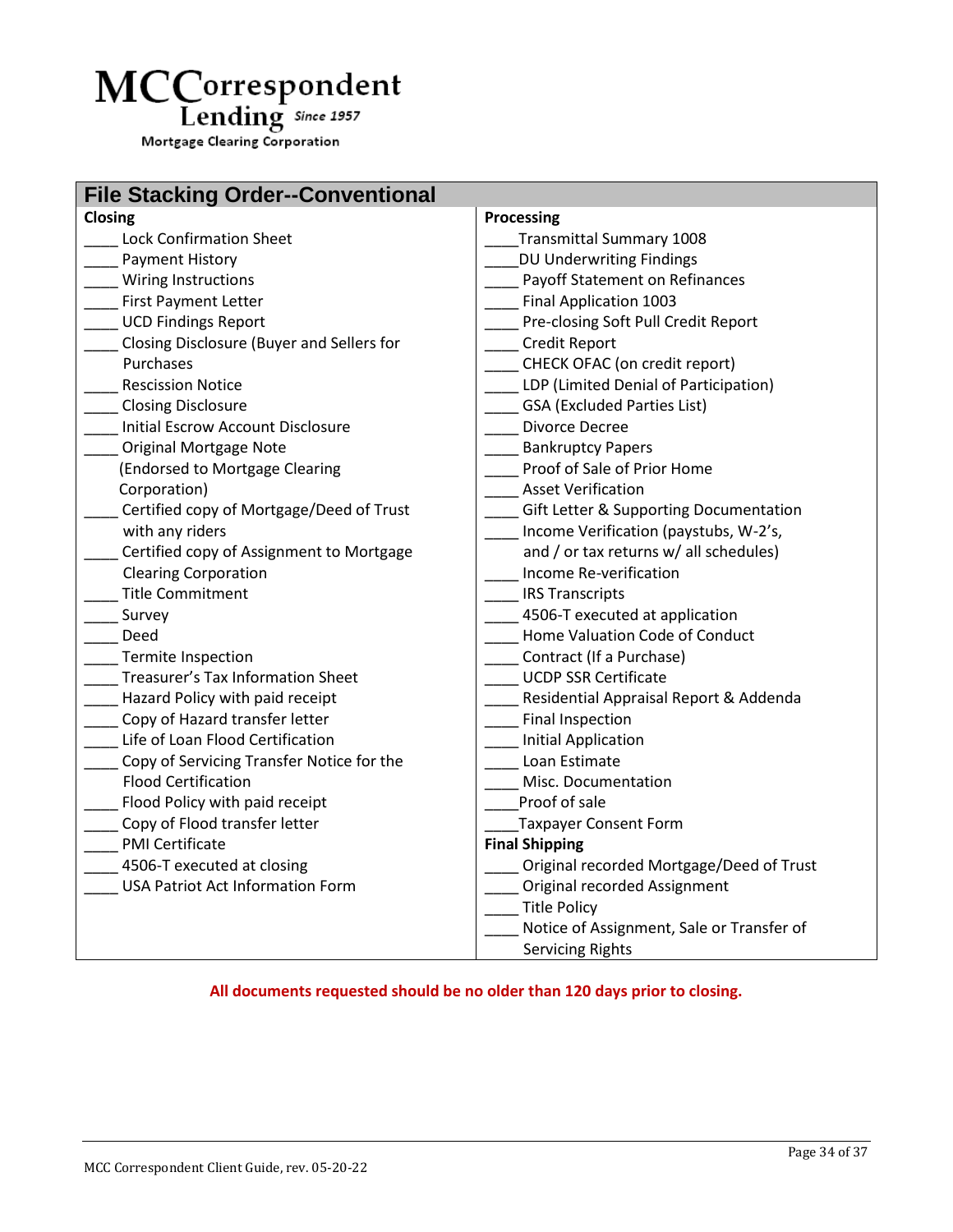<span id="page-34-0"></span>

| File Stacking Order-- FHA 203b & HUD 184               |                                       |
|--------------------------------------------------------|---------------------------------------|
| Closing                                                | Processing                            |
| <b>Lock Confirmation Sheet</b>                         | DU Underwriting Findings              |
| Payment History (if applicable)                        | <b>Underwriter Conditions</b>         |
| Wiring Instructions                                    | Payoff Statement on Refinances        |
| First Payment Letter                                   | FHA Transmittal 92900LT               |
| <b>Closing Disclosure and Settlement Certification</b> | FHA 92900-A Pages 1-4                 |
| <b>Rescission Notice</b>                               | <b>Final Application</b>              |
| Initial Escrow Account Disclosure Statement            | <b>FHA Connection</b>                 |
| Original Mortgage Note (Endorsed to Mortgage           | FFIEC/ GEO Coding System              |
| <b>Clearing Corporation)</b>                           | GSA/ LDP List/OFAC                    |
| Certified Copy of Mtg/ Deed of Trust w/any riders      | Credit Report                         |
| Certified copy of Assignment to Mortgage               | Bankruptcy Papers(if applicable)      |
| <b>Clearing Corporation</b>                            | <b>Bank Statements</b>                |
| <b>Title Commitment</b>                                | Gift Letter (if applicable)           |
| Survey                                                 | Misc. Asset Verification              |
| Deed                                                   | Verification of Employment            |
| <b>Termite Inspection</b>                              | Paystubs                              |
| Treasurer's Tax Information Sheet                      | W-2's(Last two years)                 |
| <b>UFMIP Receipt</b>                                   | Self Employed Borrowers DU            |
| Hazard Policy w/ Paid Receipt                          | Requirements/Underwriter Requirements |
| Copy of Hazard transfer letter                         | Contract(If applicable)               |
| Life of Loan Flood Certificate                         | Direct Endorsement HUD 54114          |
| Copy of Servicing Transfer Notice for Flood            | <b>Conditional Commitment 92800</b>   |
| Certificate                                            | <b>Residential Appraisal Report</b>   |
| Flood policy w/ Paid Receipt                           | <b>Final Inspection</b>               |
| Copy of Flood Transfer letter                          | <b>Appraisal Conditions</b>           |
| <b>Final Shipping</b>                                  | <b>Initial Application</b>            |
| Mortgage Insurance Certificate                         | Loan Estimate                         |
| Original recorded mortgage                             | Misc. FHA Documentation               |
| Original recorded Assignment                           | Proof of sale                         |
| <b>Title Policy</b>                                    | <b>Taxpayer Consent Form</b>          |
| Evidence of FHA Case Transfer                          |                                       |
| Notice of Assignment, Sale or Transfer of              |                                       |
| <b>Servicing Rights</b>                                |                                       |
| <b>USA Patriot Act Information Form</b>                |                                       |
|                                                        |                                       |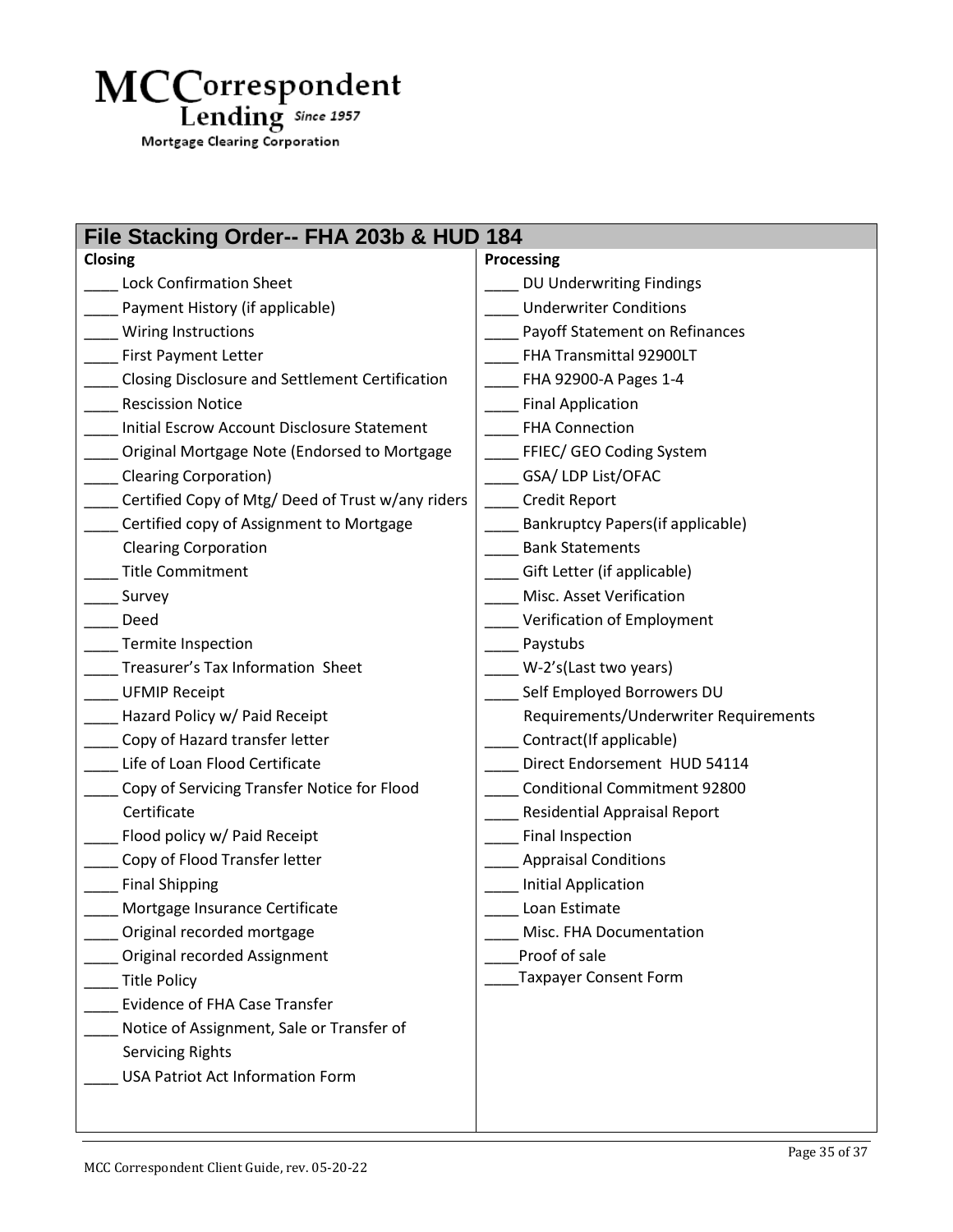<span id="page-35-0"></span>

| All documents requested should be no older than 120 days prior to closing. |                                                     |  |
|----------------------------------------------------------------------------|-----------------------------------------------------|--|
| <b>File Stacking Order--VA</b>                                             |                                                     |  |
| Closing                                                                    | <b>Processing</b>                                   |  |
| <b>Lock Confirmation Sheet</b>                                             | VA Transmittal 26-0285                              |  |
| Payment History (if applicable)                                            | VA Loan Summary 26-0286                             |  |
| Wiring Instructions                                                        | Payoff Statement on Refinances                      |  |
| First Payment Letter                                                       | D.U. Report                                         |  |
| <b>Closing Disclosure</b>                                                  | VA Loan Analysis 26-6393                            |  |
| <b>Rescission Notice</b>                                                   | <b>Final Application</b>                            |  |
| Initial Escrow Account Disclosure Statement                                | Addendum 26-1802a                                   |  |
| Original Mortgage Note (Endorsed to Mortgage                               | Certificate of VA Benefits 26-8937                  |  |
| <b>Clearing Corporation)</b>                                               | Certificate of Eligibility                          |  |
| Certified Copy of Mtg./ Deed of Trust w/ any                               | <b>CAVIRS Authorization</b>                         |  |
| riders                                                                     | LDP/GSA List/OFAC                                   |  |
| Certified copy of Assignment to Mortgage                                   | Credit Report                                       |  |
| <b>Clearing Corporation</b>                                                | <b>Bankruptcy Papers(If Applicable)</b>             |  |
| <b>Title Commitment</b>                                                    | <b>Bank Statements</b>                              |  |
| Survey                                                                     | Gift letter (if applicable)                         |  |
| Deed                                                                       | Misc. Asset Verification                            |  |
| Termite Inspection                                                         | Verification of Employment                          |  |
| Treasurer's Tax Information. Sheet                                         | Paystubs                                            |  |
| <b>Funding Fee Receipt</b>                                                 | W-2's(Last two years)                               |  |
| Report & Certification of Loan Disbursement                                | Self Employed Borrowers 2 years signed Federal      |  |
| Hazard Policy w/ Paid Receipt                                              | Tax returns                                         |  |
| Copy of Hazard transfer letter                                             | Contract(If applicable)                             |  |
| Life of Loan Flood Certification                                           | VA Notice of Value 26-1843a                         |  |
| Copy of Servicing Transfer Notice for Flood                                | VA Appraisal Report                                 |  |
| Certification                                                              | Copy of D/L & Social Security Card                  |  |
| Flood policy w/ Paid Receipt                                               | VA Signature Documents                              |  |
| Copy of Flood Transfer letter                                              | <b>Initial Application</b>                          |  |
| <b>Final Shipping</b>                                                      | Loan Estimate                                       |  |
| <b>Guaranty Certificate</b>                                                | Copy of DD214                                       |  |
| Original recorded mortgage                                                 | Interest Rate & Discount Disclosure Statement       |  |
| Original recorded Assignment                                               | <b>Counseling Checklist for Military Homebuyers</b> |  |
| <b>Title Policy</b>                                                        | VA Borrower Certification                           |  |
| Notice of Assignment, Sale or Transfer of                                  | Proof of sale                                       |  |
| <b>Servicing Rights</b>                                                    | <b>Taxpayer Consent Form</b>                        |  |
| <b>USA Patriot Act Information Form</b>                                    |                                                     |  |
|                                                                            |                                                     |  |